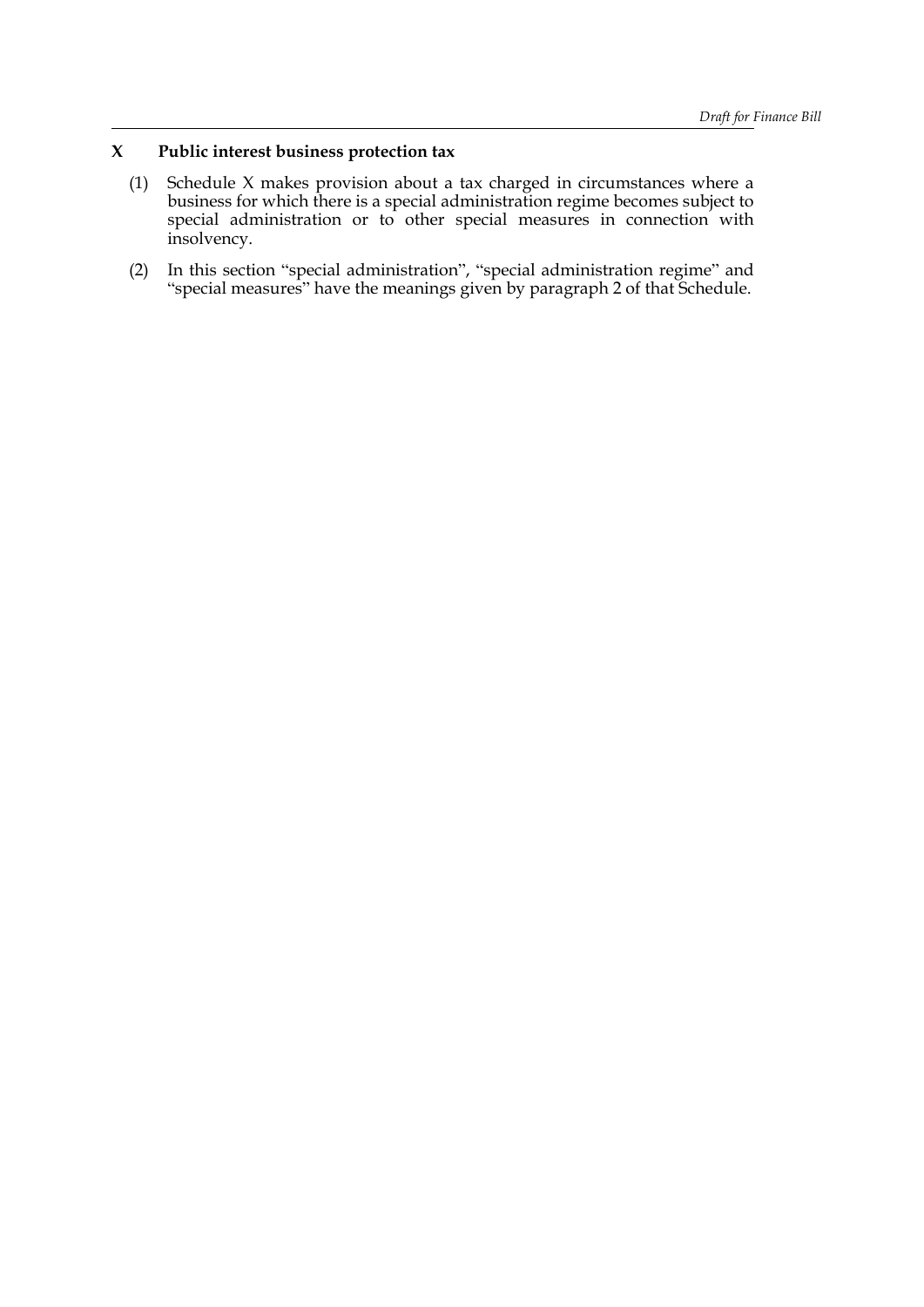### SCHEDULE X

#### PUBLIC INTEREST BUSINESS PROTECTION TAX

### PART 1

# **CHARGE**

*Charge on value of assets held for qualifying purposes*

- <span id="page-1-4"></span><span id="page-1-3"></span><span id="page-1-2"></span><span id="page-1-1"></span><span id="page-1-0"></span>1 (1) Where—
	- (a) a person ("P") takes disqualifying steps in relation to an asset in disqualifying circumstances, and
	- (b) the £100 million threshold condition is met in relation to the person (whether before, at the same time as or after those steps were taken), P is liable to pay a tax equal to 75% of the asset's adjusted value (see paragraph [3](#page-3-0)).
	- (2) The tax is to be known as public interest business protection tax and the Commissioners for Her Majesty's Revenue and Customs are responsible for its collection and management.
	- (3) P takes disqualifying steps in relation to an asset in disqualifying circumstances if—
		- (a) it is reasonable to conclude that the asset was held by P wholly or partly for the purposes of it being used or being available for use for the benefit of a public interest business carried on by P or by a person connected to P,
		- (b) steps are taken by P, or by P together with others, that result in the asset not being used to some extent, or being no longer available for use to some extent, for the benefit of the business,
		- (c) the business becomes subject to special measures (whether before, at the same time as, or after those steps were taken),
		- (d) the taking of those steps materially contributes to  $-$ 
			- (i) the business becoming subject to special measures, or
			- (ii) a significant increase in the costs of carrying on the business, and
		- (e) P was aware, or ought reasonably to have been aware, that the asset not being used, or being available for use, by the business would have the effect mentioned in paragraph [\(d\)\(i\)](#page-1-0) or [\(ii\)](#page-1-1).
	- (4) In this Schedule—
		- (a) "qualifying purposes" means the purposes described in subparagraph  $(3)(a)$ , and
		- (b) "disqualifying steps" means steps described in sub-paragraph [\(3\)\(b\)](#page-1-3), and steps may fall within that description whether or not—
			- (i) P or any other person receives any consideration in connection with, or otherwise in consequence of, the taking of the steps, or
			- (ii) P directly participates in all of the steps.
	- (5) Disqualifying steps include (for example)—
		- (a) one or more steps that result in the disposal of the asset where some or all of the proceeds of that disposal are (to any extent) not applied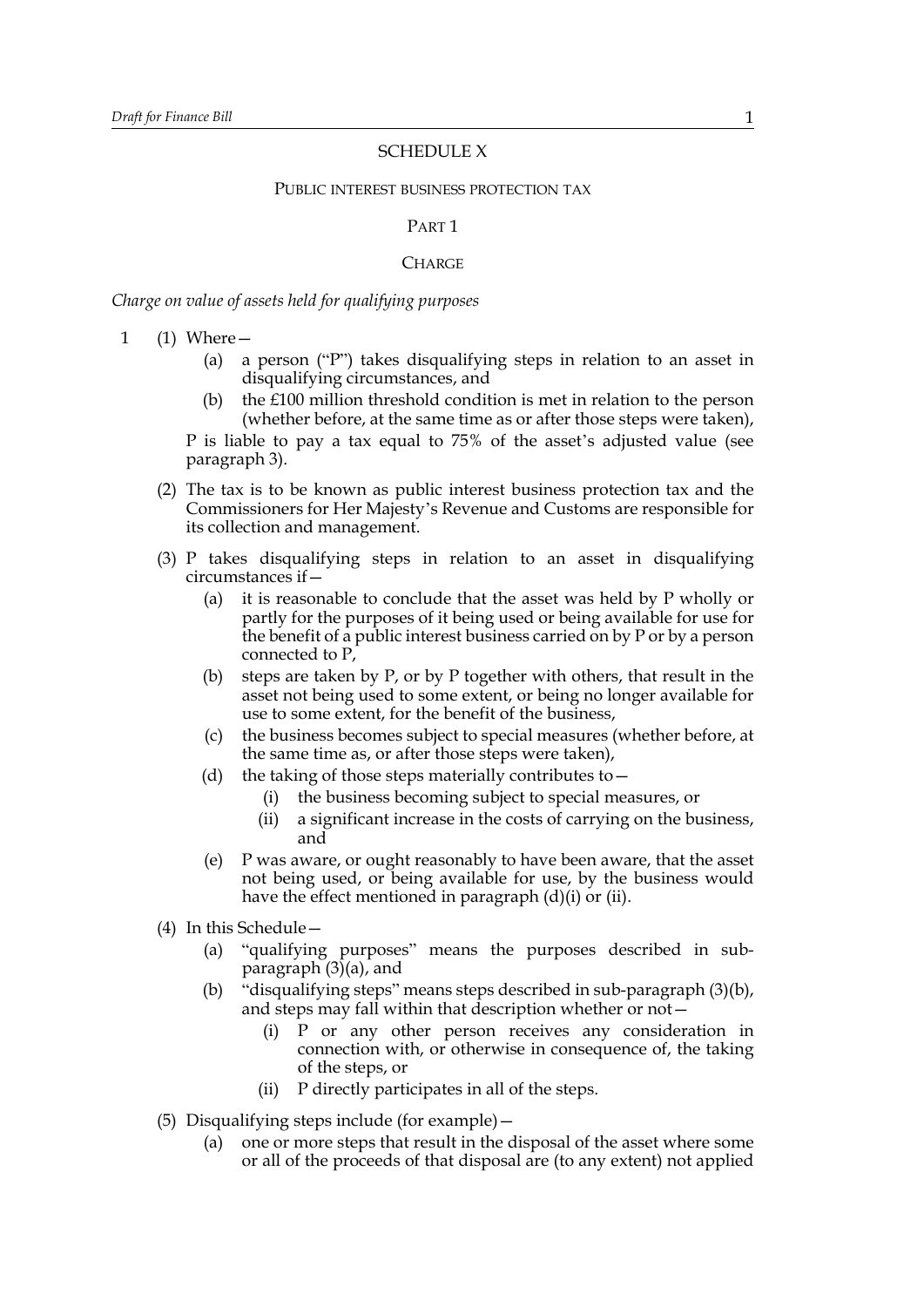for the benefit of the public interest business (including where some of those proceeds are so applied for a time, but subsequently cease to be);

- (b) one or more steps that result in the public interest business being deprived in substance of the benefit of the asset to some extent (including where the benefit of the asset is provided to the business at a greater cost to the business than would have reasonably been expected);
- (c) one or more steps that facilitate a person benefiting from the asset or its disposal to the detriment of the public interest business;
- (d) entering into arrangements which result in the asset no longer being held, or which result in it being held to a lesser extent, for qualifying purposes in relation to the public interest business (including arrangements that include transactions to which the person is not party);
- (e) directing, encouraging or causing another person to do something which results in the asset no longer being held, or which result in it being held to a lesser extent, for qualifying purposes in relation to the public interest business.
- (6) Steps taken in contemplation of the taking of disqualifying steps (which might include steps taken in relation to the residence of P) are to be treated as disqualifying steps.
- (7) Where the taking of a disqualifying step was delayed by the action of a public authority, that step is to be treated as having been taken at the time at which it would, but for that action, have been taken.
- (8) In determining, for the purposes of sub-paragraph  $(3)(d)(ii)$  whether there has been an increase in the costs of carrying on the public interest business -
	- (a) those costs are to be taken to include the costs of any person who, as a result of the special measures, takes over (in substance) the carrying on of any of the activities comprised in the carrying on of the business (such as the costs of a person to whom the customers of the business are transferred), and
	- (b) whether costs have increased is to be determined by reference to what the costs of carrying on the activities comprised in the carrying on of the business would have been—
		- (i) had those activities all been carried on by the business, and
		- (ii) had the asset been available for use (including its being used to avoid or offset a cost) in connection with the carrying on of those activities on the same basis it had been available before the taking of the first disqualifying step.
- <span id="page-2-0"></span>(9) The £100 million threshold condition is met in relation to P if the combined underlying value (as determined in accordance with paragraph [3\(2\)](#page-4-0) and [\(3\)](#page-4-1)) of all assets in respect of which disqualifying steps were taken in disqualifying circumstances by P and by any person who is connected to P exceeds £100 million.
- <span id="page-2-1"></span>(10) In this Schedule—

"asset" includes a part of an asset;

"disposal" includes anything which would be a disposal for the purposes of TCGA 1992.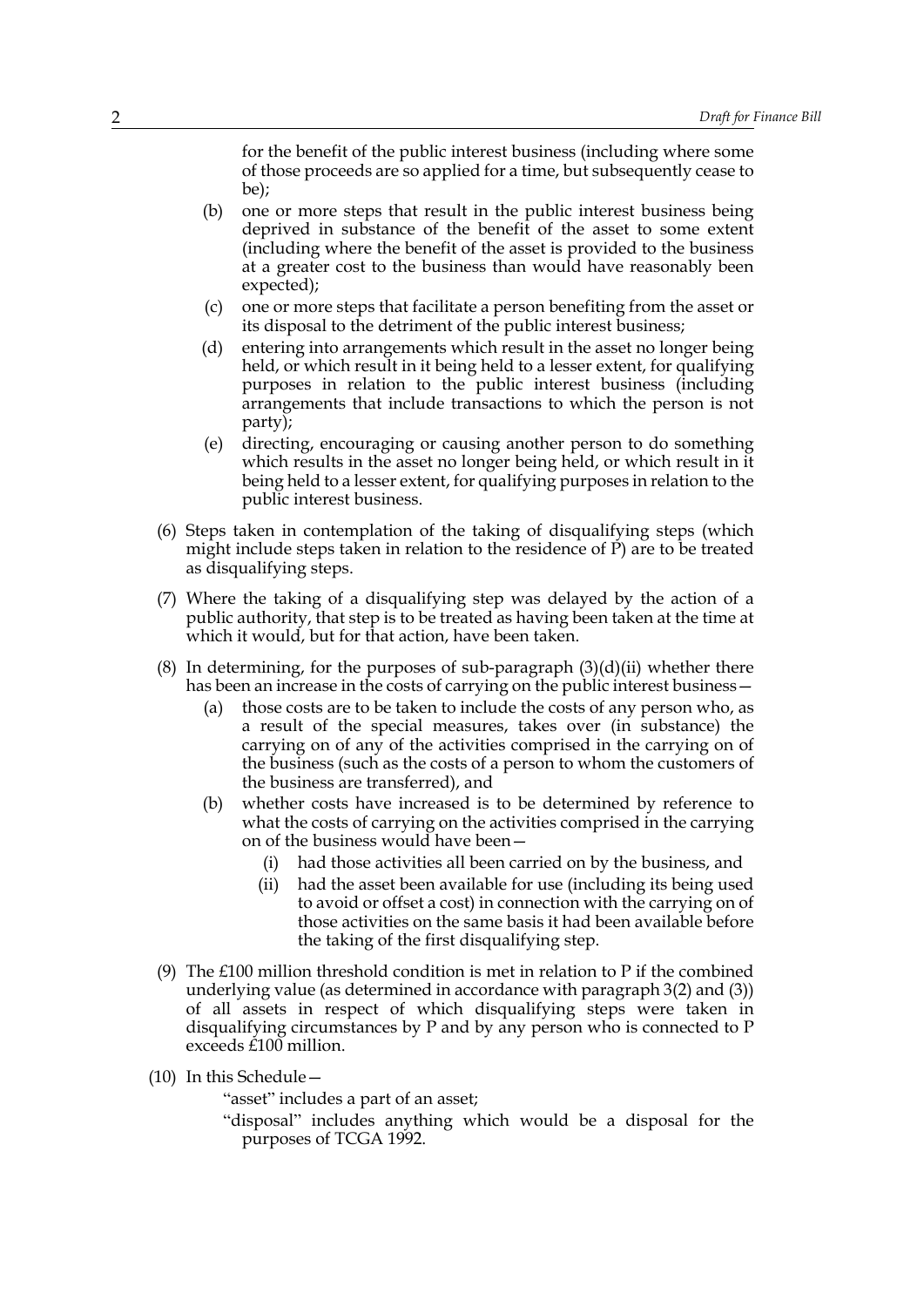*Meaning of "public interest business" and "special measures"*

- <span id="page-3-2"></span><span id="page-3-1"></span>2 (1) For the purposes of this Schedule, a business is a "public interest business" if it is—
	- (a) an energy supply business, or
	- (b) a business of a description specified in regulations made by the Treasury.
	- (2) Regulations may only specify a description of business if a special administration regime exists for persons carrying on businesses of that description.
	- (3) For the purposes of this Schedule a business is subject to special measures if—
		- (a) the person carrying on the business enters special administration,
		- (b) it is subject to arrangements, imposed in connection with the insolvency of the person carrying it on by or under an enactment (including by virtue of any licence required by or under an enactment), for the transfer of customers of the business to another business, or
		- (c) such other circumstances relating to insolvency as may be specified in regulations made by the Treasury exist in relation to the business or the person carrying it on.
	- (4) In this paragraph—
		- "energy supply business" means the business of making supplies required to be authorised under—
			- (a) a licence granted under section 7A(1) of the Gas Act 1986 (gas supply licences), or
			- (b) a licence granted under section  $6(1)(d)$  of the Electricity Act 1989 (electricity supply licences);

"special administration" means an insolvency procedure—

- (a) that is similar or corresponds to ordinary administration, and
- (b) under which the administrator has one or more special objectives instead of or in addition to the objectives of ordinary administration;
- "special administration regime" means provision made by an enactment that provides for special administration;
- "ordinary administration" means the insolvency procedure provided for  $by-$ 
	- (a) Schedule B1 to the Insolvency Act 1986, or
	- (b) Schedule B1 to the Insolvency (Northern Ireland) Order 1989 (S.I. 1989/2405 (N.I. 19)).

### *Adjusted value of assets*

<span id="page-3-0"></span>3 (1) To determine the adjusted value of an asset, take the following steps—

*Step 1 - value the asset* Determine the underlying value of the asset.

*Step 2 - apply reduction to reflect potential losses as a result of taking steps* Deduct an amount equal to 10% of the underlying value from that value.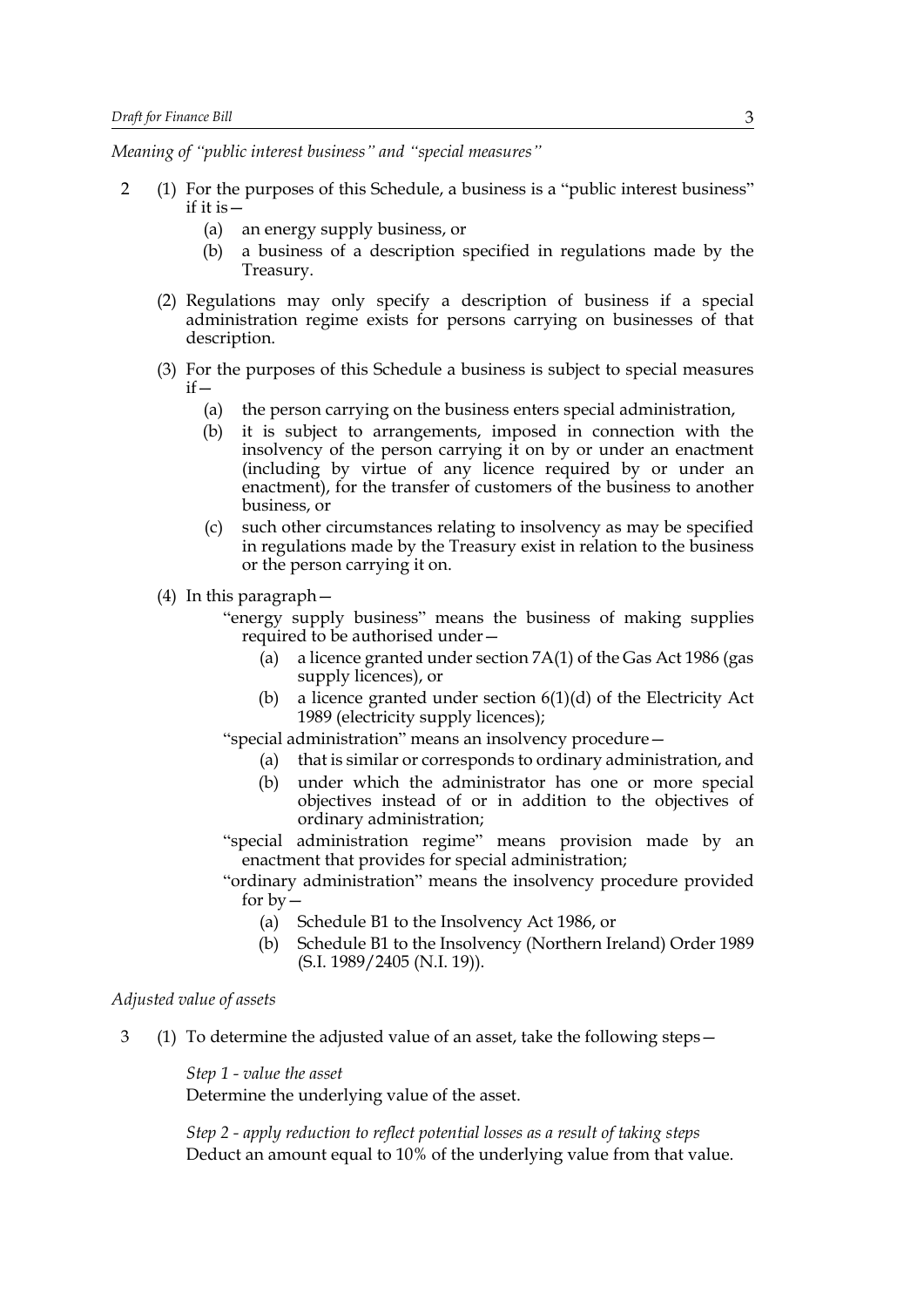- <span id="page-4-0"></span>(2) The underlying value of the asset is the greater of  $-$ 
	- (a) the fair value of the asset immediately before the first disqualifying step was taken in relation to it, and
	- (b) the amount or value of any consideration paid directly or indirectly in connection with, or otherwise in consequence of, the taking of the disqualifying steps (whether paid to the person taking them or to any other person).
- <span id="page-4-1"></span>(3) Where it is reasonable to conclude that an asset was held partly for qualifying purposes in relation to the public interest business in question and partly for other purposes, reduce the underlying value so that it reflects the proportion of the asset that can be attributed (on a just and reasonable basis) to its being held for qualifying purposes in relation to the business.

# PART 2

#### JOINT AND SEVERAL LIABILITY

### *Liability of associated companies*

- <span id="page-4-2"></span>4 (1) This paragraph applies to any company, other than a company that is subject to special measures, that was associated, at any point during the disqualifying period, with a company ("the principal taxpayer") that is liable to public interest business protection tax as a result of paragraph [1](#page-1-4).
	- (2) A company is associated with another if  $-$ 
		- (a) one of the two has control of the other, or
		- (b) both are under the control of the same person or persons.
	- (3) A company to which this paragraph applies is, together with the principal taxpayer, jointly and severally liable to public interest business protection tax.
	- (4) In this Schedule the "disqualifying period" means the period commencing with the day on which the first disqualifying step was taken and ending with the last day of the period in which the principal taxpayer must make a return under paragraph  $\bar{8}(1)$ .

#### <span id="page-4-5"></span>*Joint and several liability of connected persons and others who may benefit*

- <span id="page-4-4"></span><span id="page-4-3"></span>5 (1) This paragraph applies to a person ("R") and any person connected to R if  $-$ 
	- (a) R or a person connected to R receives the proceeds (whether directly or indirectly) of any consideration paid directly or indirectly in connection with, or otherwise in consequence of, the taking of disqualifying steps by a person liable to public interest business protection tax as a result of paragraph [1](#page-1-4) ("the principal taxpayer"), and
	- (b) the sum of amounts received by  $R$  and persons connected to  $R$  is equal to or exceeds 5% of the adjusted value of the asset.
	- (2) This paragraph also applies to a person ("S") and any person connected to S  $if -$ 
		- (a) S or a person connected to S had a qualifying interest in a company, partnership or unincorporated association liable to public interest business protection tax as a result of paragraph [1](#page-1-4) ("the principal taxpayer") during the disqualifying period, and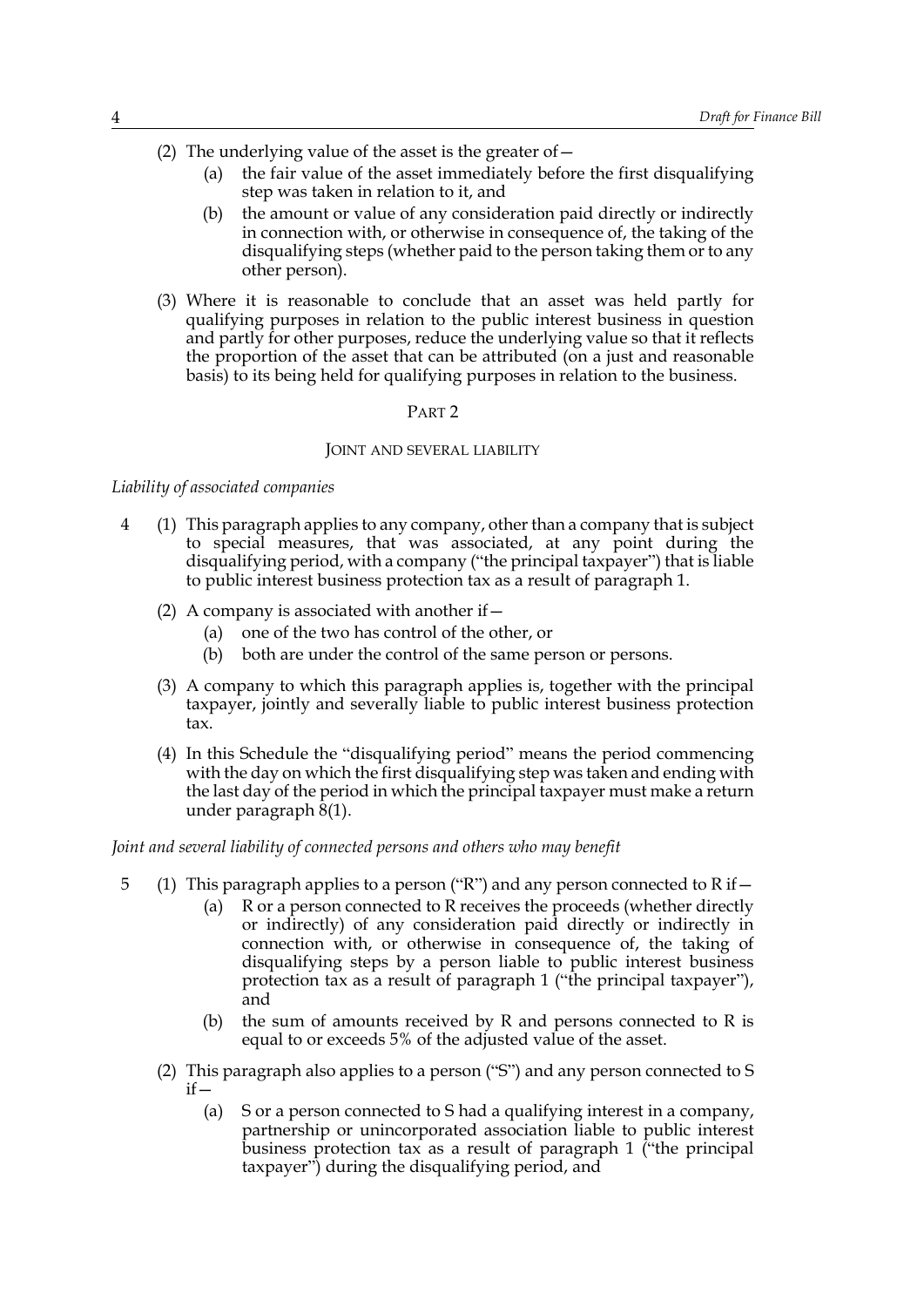- <span id="page-5-3"></span>(b) the sum of qualifying interests S and persons connected to S had in the principal taxpayer during that period was equal to or exceeded 5% (see paragraph [6\(1\)](#page-5-0) which defines "qualifying interest" as a proportion).
- (3) This paragraph does not apply to a person if the person is liable to tax as a result of paragraph [4](#page-4-2) in relation to the same asset.
- (4) A person to whom this paragraph applies is, together with the principal taxpayer, jointly and severally liable to public interest business protection tax.
- <span id="page-5-2"></span><span id="page-5-1"></span>(5) But the liability of a person liable to tax as a result of this paragraph is limited  $to-$ 
	- (a) in the case of a person to whom this paragraph applies only as a result of sub-paragraph [\(1\)](#page-4-3), the amount equal to the sum of the proceeds of consideration received (directly or indirectly) by R and persons connected to R,
	- (b) in the case of a person to whom this paragraph applies only as a result of sub-paragraph [\(2\)](#page-4-4), the amount equal to the proportion of the principal taxpayer's liability that is the same as the sum of qualifying interests S and persons connected to S had during the disqualifying period, and
	- (c) in the case of a person to whom this paragraph applies as a result of both sub-paragraphs [\(1\)](#page-4-3) and [\(2\),](#page-4-4) the greater of the amounts described in paragraphs [\(a\)](#page-5-1) and [\(b\).](#page-5-2)
- (6) References in this paragraph to the receipt of the proceeds of consideration do not include the receipt of any amount pursuant to a loan if—
	- (a) the parties to that loan are not connected,
	- (b) the creditor carries on a business of lending money,
	- (c) the loan was made by the creditor in the ordinary course of that business, and
	- (d) the terms of the loan were agreed between parties dealing at arm's length.

### *Qualifying interests in company, partnership or unincorporated association*

- <span id="page-5-0"></span>6 (1) A person ("the qualifying person") had a qualifying interest in a company, partnership or unincorporated association liable to tax ("the taxed entity") during the disqualifying period if at any point during the period—
	- (a) the qualifying person was beneficially entitled to a proportion of the profits available for distribution to equity holders of the taxed entity, or
	- (b) the qualifying person was beneficially entitled to a proportion of the assets of the taxed entity for distribution to its equity holders on a winding up,

and the qualifying interest of the person is, for the purposes of paragraph [5\(2\)\(b\)](#page-5-3) and [\(5\)\(b\),](#page-5-2) to be treated as the greatest of the proportions that applied at any point during the period.

(2) Chapter 6 of Part 5 of CTA 2010 applies for the purposes of determining the proportions of profits or assets of the taxed entity that the qualifying person is beneficially entitled to as it applies for the purposes of determining the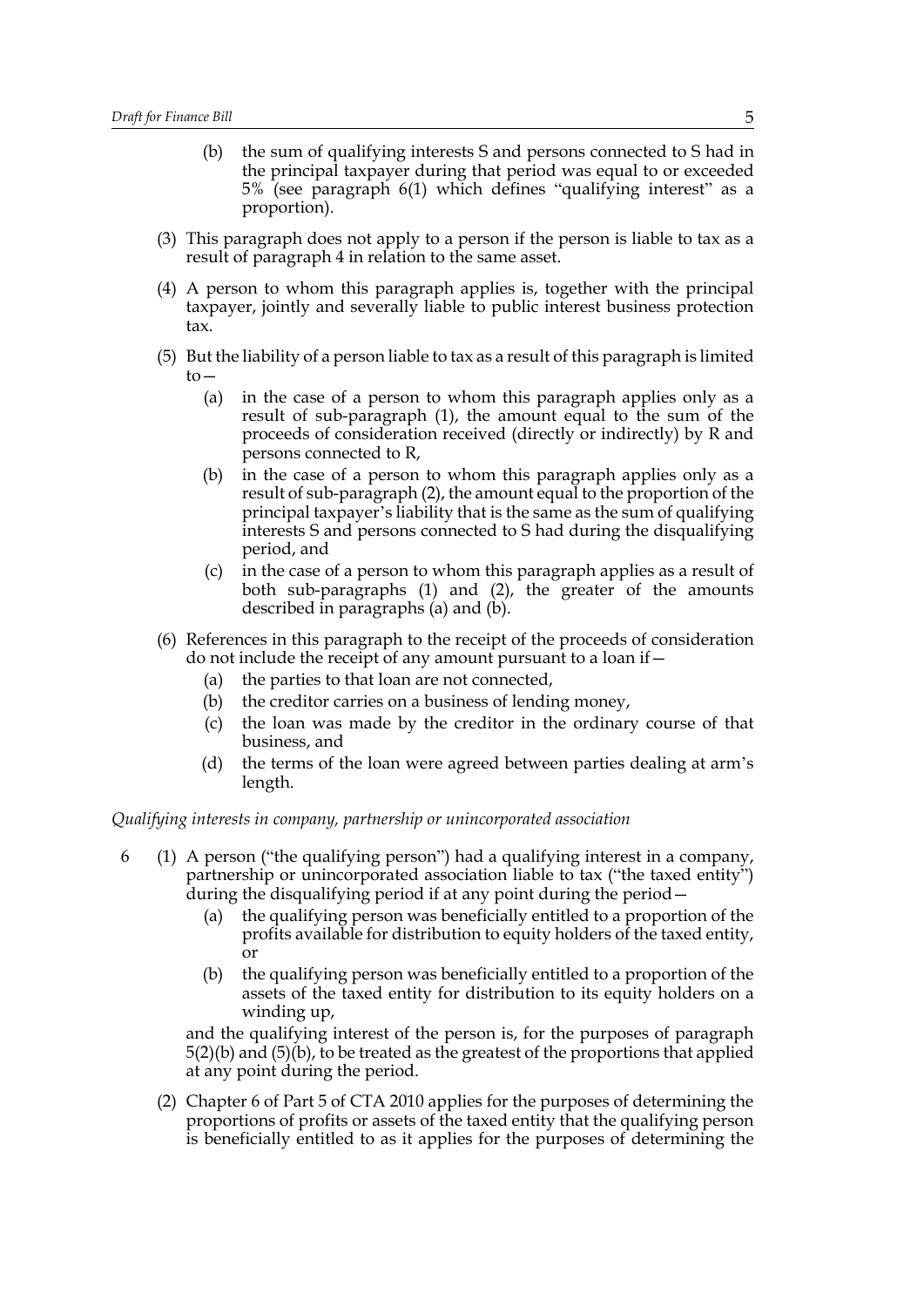proportions of profits or assets of a company that another company is beneficially entitled to (see, in particular, sections 165 and 166 of that Act).

- (3) That Chapter has effect for the purposes of sub-paragraph  $(1)$  as if  $-$ 
	- (a) in sections 170(3) and 172(3) (shares or securities with limited or temporary rights), for "less than" there were substituted "more than",
	- (b) in section 174 (option arrangements)—
		- (i) in subsection (1), in Step 4, for "lowest proportion" there were substituted "highest proportion", and
		- (ii) in subsection (2), for "less than" there were substituted "more than",
	- (c) in sections 175(3), 176(3), 177(3) and 178(3) (cases in which more than one of sections 170, 172, and 174 apply), for "lowest proportion" there were substituted "highest proportion", and
	- (d) sections 179 to 182 were omitted.
- <span id="page-6-1"></span><span id="page-6-0"></span>(4) That Chapter is to be read, for those purposes, with all modifications necessary to ensure that—
	- (a) it applies to a company which does not have share capital or to a partnership or unincorporated association, and to holders of corresponding ordinary holdings in such a company, partnership or unincorporated association, in a way which corresponds to the way they apply to companies with ordinary share capital and holders of ordinary shares in such companies,
	- (b) it applies in relation to ownership through any trust or other arrangement, in a way which corresponds to the way it applies to ownership through a company, and
	- (c) for the purposes of achieving paragraphs [\(a\)](#page-6-0) and [\(b\),](#page-6-1) profits or assets are attributed to holders of corresponding ordinary holdings in partnerships, unincorporated associations, trusts or other arrangements in a manner which corresponds to the way profits or assets are attributed to holders of ordinary shares in a company which is a body corporate.
- (5) In this paragraph "corresponding ordinary holding" means a holding or interest which provides the holder with economic rights corresponding to those provided by a holding of ordinary shares.

### *Claim for relief*

- <span id="page-6-2"></span>7 (1) This paragraph applies to a person who is liable to tax as a result of paragraph [5](#page-4-3) if the person can demonstrate that the potential benefit to the person in connection with the taking of disqualifying steps is less than the amount to which the person would otherwise be liable to tax.
	- (2) References in this paragraph to the potential benefit to the person are to the maximum amount or value by which the person has or could have benefitted, or could benefit, in connection with the taking of those steps, which may (for example) include by  $-$ 
		- (a) receiving, or being entitled (whether absolutely or conditionally) to receive, any amount in connection with the taking of the steps;
		- (b) being entitled (whether absolutely or conditionally) to any assets, or distribution out of assets, whose value is affected by the taking of the steps;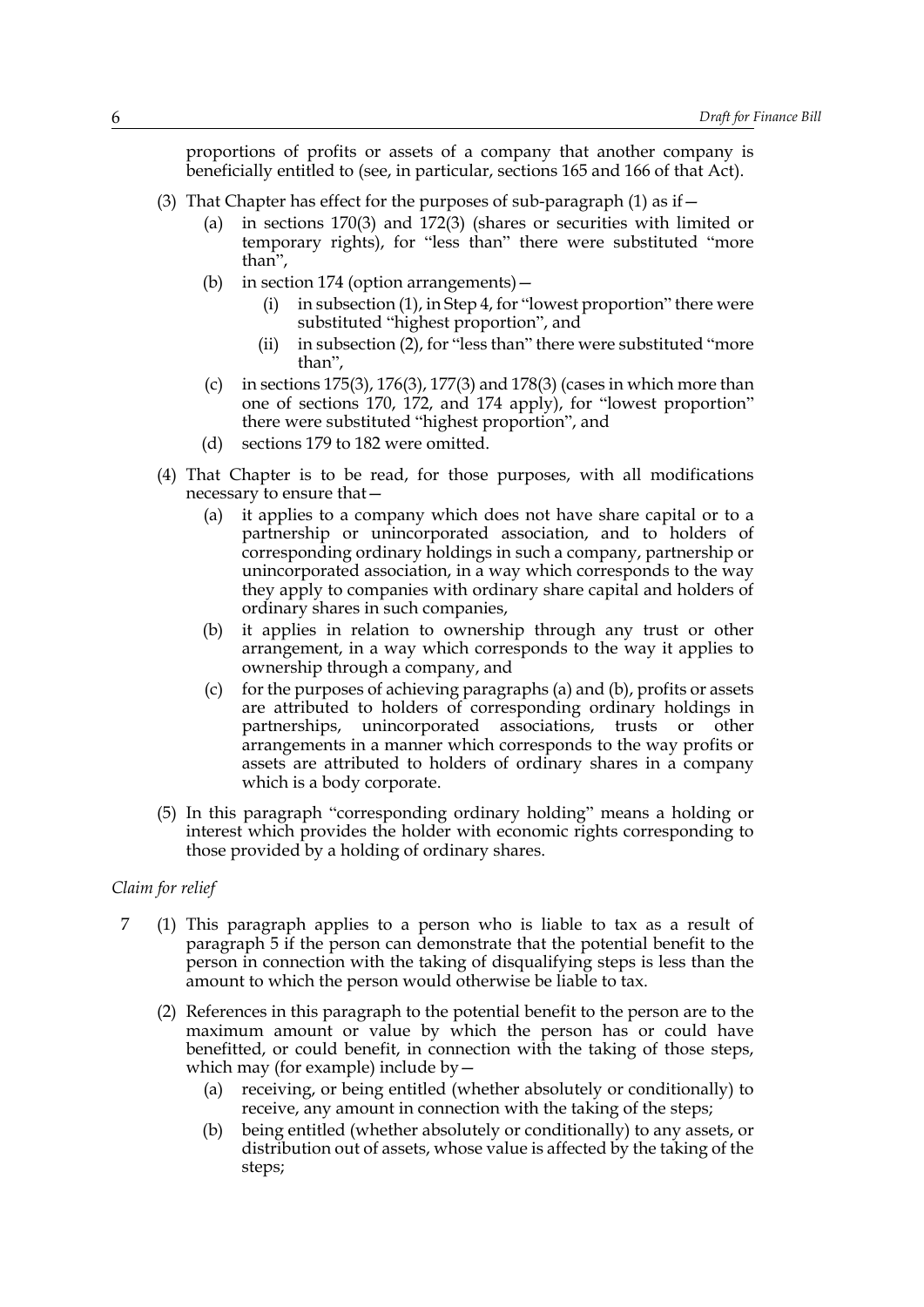- (c) being a person in respect of whom a power or other discretion may be exercised resulting in the receipt of any such amount, assets or distribution;
- (d) disposing of, or being able to dispose of, any such assets.
- (3) A person to whom this paragraph applies may make a claim to an officer of Revenue and Customs for relief by way of a reduction of the amount to which the person is liable to secure that the amount does not exceed the potential benefit to the person.
- (4) No account is to be taken in a claim under this paragraph of  $-$ 
	- (a) any amount of costs that may be incurred in connection with the realisation of a potential benefit unless that amount has been paid before making the claim, or
	- (b) any losses associated with the taking of the disqualifying steps (as the underlying tax has already been reduced as a result of the application of step 2 in paragraph [3\(1\)](#page-3-0)).
- (5) An officer of Revenue and Customs to whom a claim is made under this paragraph must determine the claim and make so much (if any) of the reduction claimed as the officer considers is just and reasonable.
- (6) A reduction may be made by way of an assessment or the modification of an assessment, or otherwise.
- <span id="page-7-1"></span>(7) The officer must notify their determination of the claim to the person making it.
- (8) A person who has made a claim under this paragraph that has not been determined by an officer of Revenue and Customs may apply to the tribunal for a direction requiring an officer of Revenue and Customs to make that determination within a specified period.
- (9) Any such application is subject to the relevant provisions of Part 5 of TMA 1970 (see, in particular, section 48(2)(b) of that Act).
- <span id="page-7-2"></span>(10) The tribunal must give the direction applied for unless satisfied that there are reasonable grounds for not determining the claim within a specified period.

#### PART 3

#### ADMINISTRATION

*Requirement to file return and pay tax chargeable under paragraph [1](#page-1-4)*

- <span id="page-7-0"></span>8 (1) A person liable to tax as a result of paragraph [1](#page-1-4) must make and deliver a return to an officer of Revenue and Customs before the end of the period of 30 days beginning with later of—
	- (a) the day on which the person became liable,
	- (b) the day on which the public interest business to which the tax relates entered special measures,
	- (c) the day on which the  $£100$  million threshold condition is met (see paragraph [1\(9\)\)](#page-2-0), and
	- (d) the day on which this Act is passed.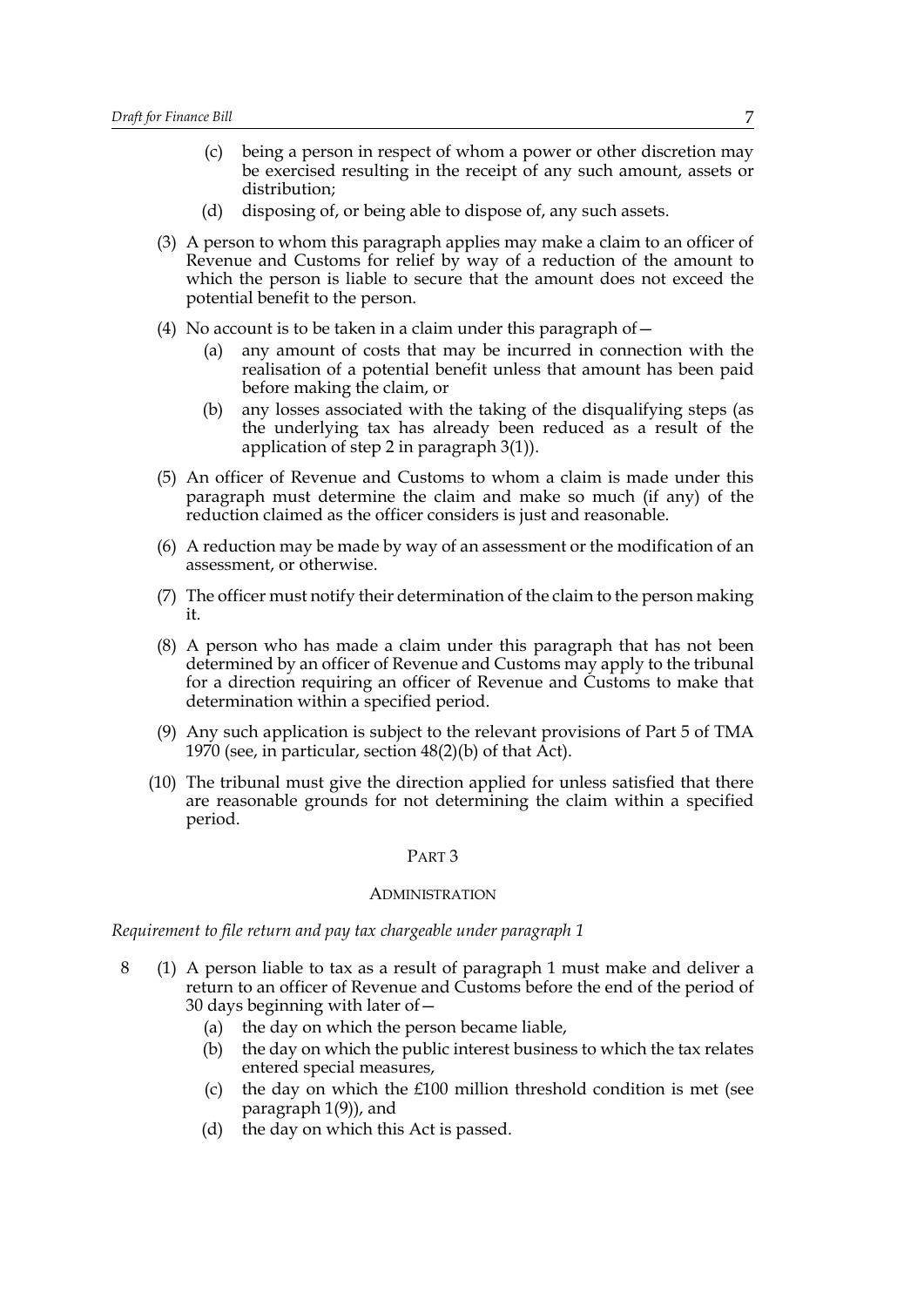- (2) References in this Schedule to the day on which a person became liable to tax as a result of paragraph [1](#page-1-4) (however framed) are to the date on which the first of the disqualifying steps to which the tax relates was taken.
- (3) A return under this paragraph must contain—
	- (a) such information, accounts, statements and documents as are relevant to the person's liability to tax, and
	- (b) an assessment of the amount (a "self-assessment"), on the basis of the information contained in the return, the person is liable to pay.
- (4) The Commissioners for Her Majesty's Revenue and Customs may by notice, published by the Commissioners in such manner as they consider appropriate, specify descriptions of information, accounts and documents that are relevant to a person's liability to tax (and which accordingly must be contained in a return).
- <span id="page-8-3"></span>(5) A self-assessment may not be made and delivered under this paragraph after the end of the period of 4 years beginning with the day on which the person became liable to tax.
- <span id="page-8-4"></span>(6) Where a return is made under this paragraph, the amount assessed is payable on the day after the end of the period of 15 days beginning with the day after the end of the period referred to in sub-paragraph [\(1\)](#page-7-0).

*Notice to file return in respect of joint and several liability under paragraph [4](#page-4-2) or [5](#page-4-3)* 

- <span id="page-8-6"></span><span id="page-8-5"></span><span id="page-8-2"></span><span id="page-8-1"></span><span id="page-8-0"></span>9 (1) An officer of Revenue and Customs may by notice require a person liable to public interest business protection tax as a result of paragraph [4](#page-4-2) or [5](#page-4-3)—
	- (a) to make and deliver to the officer a return containing such information as may reasonably be required in pursuance of the notice, and
	- (b) to deliver with the return such accounts, statements and documents, relating to information contained in the return as may reasonably be so required.
	- (2) A notice may only be given to a person under this paragraph if the officer considers that there is a risk that the full amount of tax due from the principal taxpayer (see paragraphs [4](#page-4-2) and [5\)](#page-4-3) will not be recovered from the principal taxpayer.
	- (3) A notice under this paragraph must state the amount the officer determines is the liability of the principal taxpayer.
	- (4) A return required as a result of a notice given under this paragraph must contain an assessment of the amount (a "self-assessment"), on the basis of the information contained in the return and the amount stated in the notice in accordance with sub-paragraph [\(3\)](#page-8-0), the person is liable to pay.
	- (5) A return required as a result of a notice given under this paragraph must be made and delivered before the end of the period of 30 days beginning with the day on which the notice was given.
	- (6) A person who has paid an amount of tax under or in pursuance of a notice under this paragraph may recover that amount from the principal taxpayer.
	- (7) Where a return is made under this paragraph, the amount assessed is payable on the day after the end of the period of 45 days beginning with the day on which the notice to which it relates was given.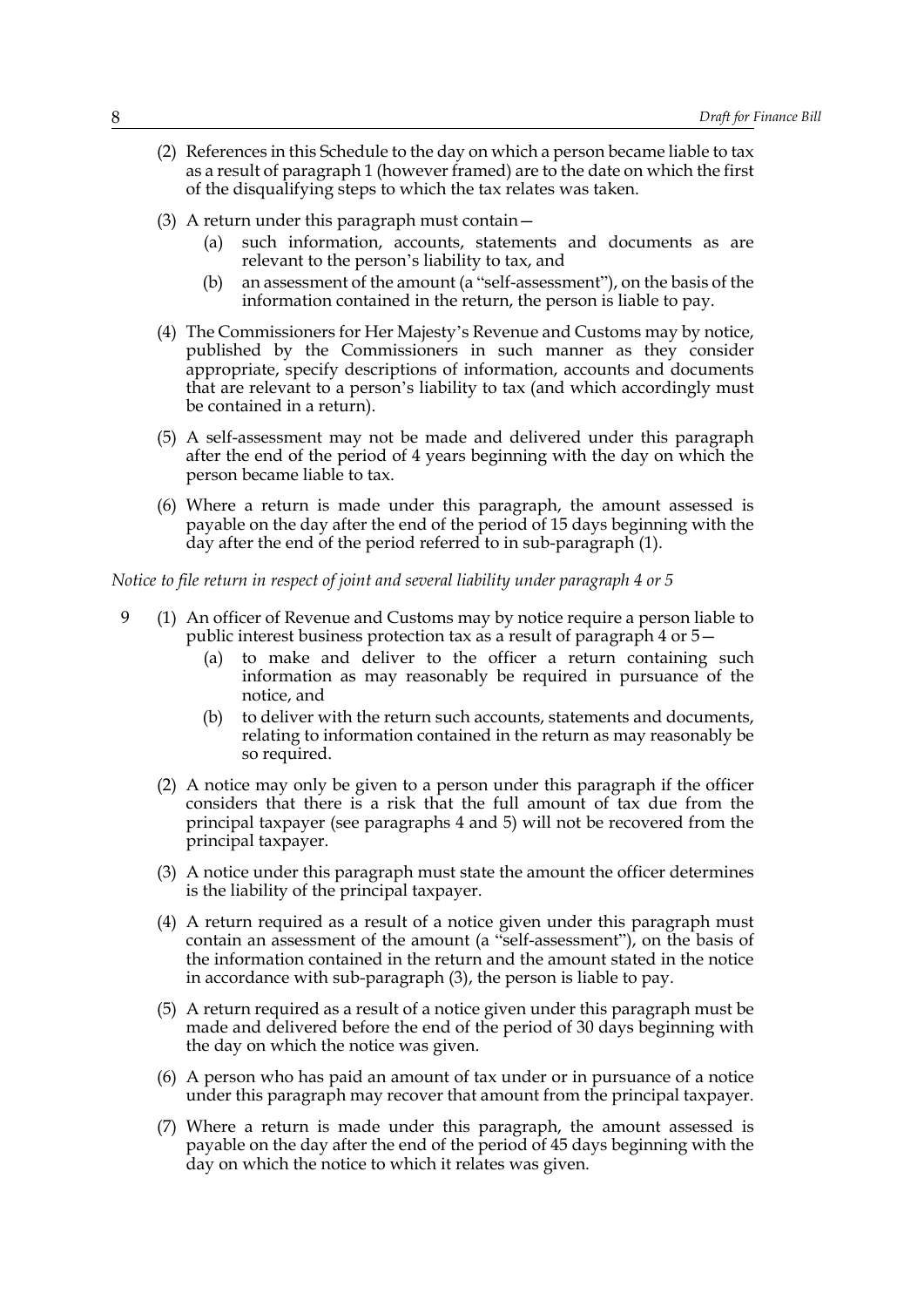*Time limits in relation to assessment under paragraph [9](#page-8-1)*

- <span id="page-9-7"></span><span id="page-9-1"></span><span id="page-9-0"></span>10 (1) A notice under paragraph [9\(1\)](#page-8-1) may not be given after the end of the period of 3 years beginning with the latest date provided for by whichever of subparagraphs  $(2)$ ,  $(3)$  and  $(4)$  apply.
	- (2) Where the liability of the principal taxpayer is determined under paragraph [12\(1\)](#page-10-0) (HMRC to determine tax where no return made in time), the date provided for by this sub-paragraph is the date on which the determination was made.
	- (3) Where a return has been made by the principal taxpayer, including where the return supersedes a determination under paragraph [12\(1\)](#page-10-0), the date provided for by this sub-paragraph is the latest of—
		- (a) the last date on which notice of enquiry (see paragraph [13\)](#page-11-0) may be given in relation to the return,
		- (b) if a notice of enquiry is given, 30 days after the closure notice is issued,
		- (c) if an appeal is brought against any conclusion stated or amendment made by the closure notice, 30 days after the appeal is finally determined.
	- (4) Where a discovery assessment (see paragraph [18\)](#page-13-0) is made in relation to the liability of the principal taxpayer, the date provided for by this subparagraph is—
		- (a) where there is no appeal against the assessment, the date when the tax becomes due and payable, and
		- (b) where there is such an appeal, the date on which the appeal is finally determined.
	- (5) A self-assessment may not be made and delivered under paragraph [9](#page-8-1) after the later of the end of the period of—
		- (a) 3 years beginning with the latest date provided for by whichever of sub-paragraphs [\(2\)](#page-9-0), [\(3\)](#page-9-1) or [\(4\)](#page-9-2) applies, and
		- (b) 3 months beginning with the day on which the notice was given.

# <span id="page-9-6"></span><span id="page-9-2"></span>*Amendments and corrections of return*

- <span id="page-9-5"></span><span id="page-9-4"></span><span id="page-9-3"></span>11 (1) A person who makes a return under paragraph [8](#page-7-0) or [9](#page-8-1) may amend that return by notice to an officer of Revenue and Customs.
	- (2) An amendment under sub-paragraph [\(1\)](#page-9-3) may not be made more than twelve months after the end of the period in which the return must be delivered (see paragraphs [8\(1\)](#page-7-0) and [9\(5\)\)](#page-8-2).
	- (3) An officer of Revenue and Customs may amend a return under paragraph [8](#page-7-0) or [9](#page-8-1) so as to correct—
		- (a) obvious errors or omissions in the return (whether errors of principle, arithmetical mistakes or otherwise), and
		- (b) anything else in the return that the officer has reason to believe is incorrect in the light of information available to the officer.
	- (4) A correction under sub-paragraph [\(3\)](#page-9-4) is made by notice to the person whose return it is.
	- (5) No such correction may be made more than nine months after—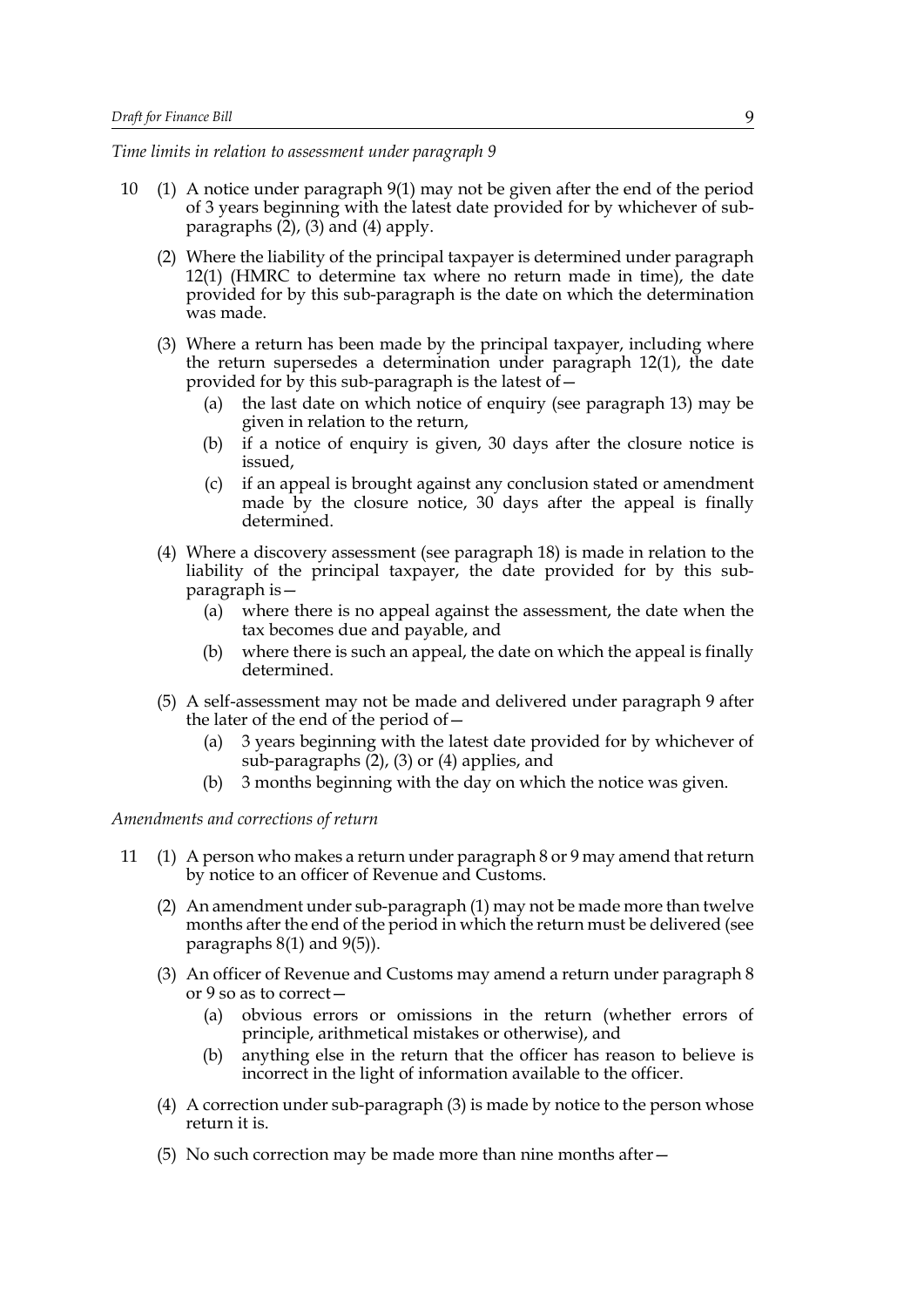- (a) the day on which the return was delivered, or
- (b) if the correction is required in consequence of an amendment of the return under sub-paragraph [\(1\)](#page-9-3), the day on which that amendment was made.
- <span id="page-10-1"></span>(6) A correction under sub-paragraph [\(3\)](#page-9-4) is of no effect if the person whose return it is gives notice rejecting the correction.
- (7) A notice under sub-paragraph [\(6\)](#page-10-1) must be given—
	- (a) to the officer who gave the notice under sub-paragraph [\(4\),](#page-9-5) and
	- (b) before the end of the period of 30 days beginning with the day on which the notice under sub-paragraph [\(4\)](#page-9-5) was issued.
- <span id="page-10-0"></span>*HMRC to determine tax where no return made in time*
	- 12 (1) Where a person required to make a return as a result of paragraph [8](#page-7-0) or [9](#page-8-1) has not delivered that return, an officer of Revenue and Customs may determine to the best of the officer's information and belief the amount of tax payable by the person.
		- (2) The power to make a determination under this paragraph becomes exercisable if no return is delivered before the end of the period in which the return must be delivered.
		- (3) The officer must give notice of a determination under this paragraph to the person, and that notice must state the date on which the determination is issued.
		- (4) A determination under this paragraph is to have effect as if it were a self-assessment contained in a return under (as the case may be) paragraph [8](#page-7-0) or [9.](#page-8-1)
		- (5) But if a return is subsequently made containing a self-assessment of the tax, that determination is superseded by the self-assessment provided that return is made and delivered—
			- (a) no more than 12 months after the date of the determination, and
			- (b) no later than the end of the period within which a self-assessment may be made as a result of paragraph [8\(5\)](#page-8-3) or [10\(5\)](#page-9-6) (as the case may be).
		- (6) Where—
			- (a) proceedings have been commenced for the recovery of any tax charged by a determination under this paragraph, and
			- (b) before those proceedings are concluded, the determination is superseded by an assessment as a result of sub-paragraph [\(5\),](#page-10-2)

<span id="page-10-2"></span>those proceedings may be continued as if they were proceedings for the recovery of so much of the tax charged by the self-assessment as is due and payable and has not been paid.

- (7) No determination under this paragraph may be made after—
	- (a) in the case of a determination in relation to a person required to make a return under paragraph [8](#page-7-0), the end of the period of 4 years beginning with the day on which the person became liable to tax, or
	- (b) in the case of a determination in relation to a person required to make a return under paragraph [9,](#page-8-1) the end of the period referred to in paragraph [10\(1\)](#page-9-7).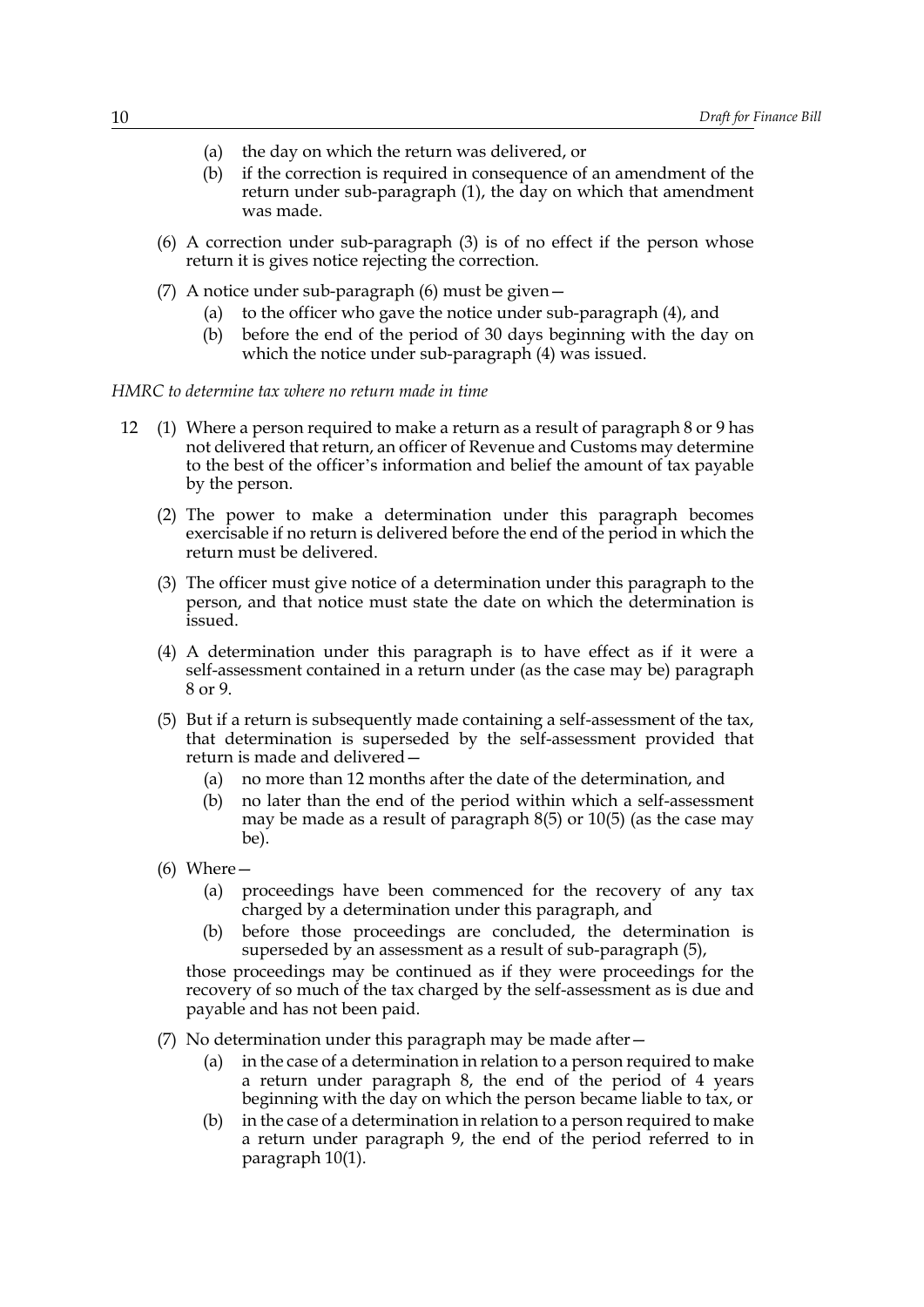<span id="page-11-4"></span>(8) Where a determination is made under this paragraph, the amount determined is payable on the day after the end of the 14 day period beginning with the day on which an officer of Revenue and Customs notifies the person of the determination.

### *Enquiry into return*

- <span id="page-11-1"></span><span id="page-11-0"></span>13 (1) An officer of Revenue and Customs may enquire into a return under paragraph [8](#page-7-0) or [9](#page-8-1) if the officer gives notice that the officer intends to do so (a "notice of enquiry") to the person whose return it is ("the taxpayer").
	- (2) The normal rule is that a notice of enquiry may only be given up to the end of the period of twelve months after the day on which the return was delivered.
	- (3) But if the taxpayer has amended the return under paragraph [11\(1\),](#page-9-3) a notice of enquiry may be given up to the end of the period of twelve months after the amendment was made.
	- (4) A return which has been the subject of one notice of enquiry may not be the subject of another.
	- (5) An enquiry extends to anything contained in the return, or required to be contained in the return, subject to the following limitations.
	- (6) Where a notice of enquiry is given as a result of an amendment of the return under paragraph  $11(1)$  and that notice is given –
		- (a) after the end of the period referred to in sub-paragraph [\(2\)](#page-11-1), or
		- (b) after a closure notice has been issued in relation to an enquiry into the return,

<span id="page-11-2"></span>the enquiry into the return is limited to matters to which the amendment relates or which are affected by the amendment.

#### *Completion of enquiry*

- <span id="page-11-3"></span>14 (1) The enquiry is completed when an officer of Revenue and Customs informs the taxpayer by notice ("a closure notice") that the officer's enquiries have been completed.
	- (2) A closure notice must state the officer's conclusions and—
		- (a) state that in the officer's opinion no amendment of the return is required, or
		- (b) make the amendments of the return required to give effect to the officer's conclusions.
	- (3) A closure notice takes effect when it is issued.
	- (4) The taxpayer may apply to the tribunal for a direction requiring an officer of the Board to issue a closure notice within a specified period.
	- (5) Any such application is subject to the relevant provisions of Part 5 of TMA 1970 (see, in particular, section 48(2)(b) of that Act).
	- (6) The tribunal must give the direction applied for unless satisfied that there are reasonable grounds for not issuing the closure notice within a specified period.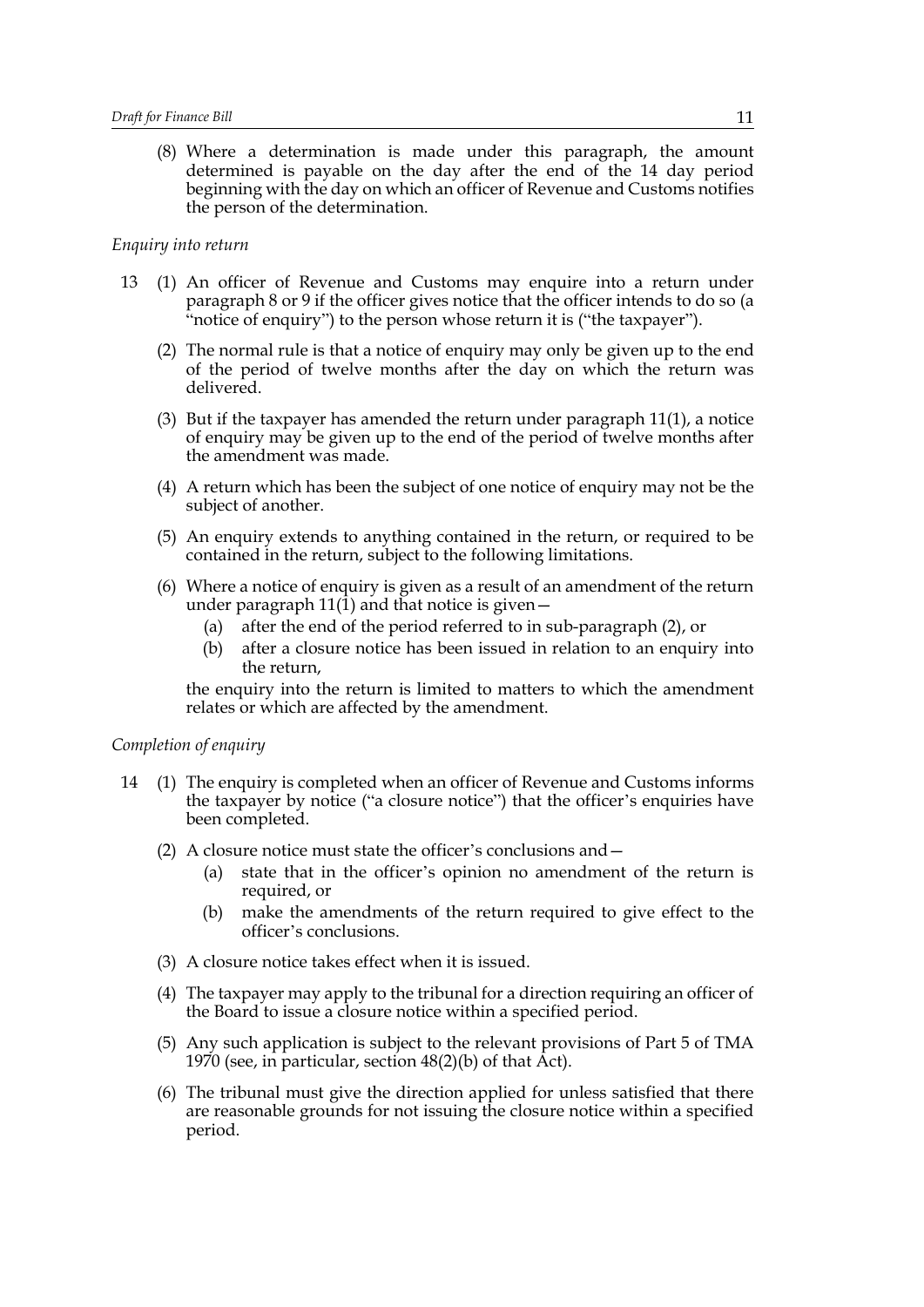*Amendment of return by taxpayer during enquiry*

- <span id="page-12-2"></span>15 (1) This paragraph applies if a return is amended under paragraph [11\(1\)](#page-9-3) at a time when an enquiry into the return is in progress in relation to any matter to which the amendment relates or which is affected by the amendment.
	- (2) The amendment does not restrict the scope of the enquiry but may be taken into account (together with any matters arising) in the enquiry.
	- (3) So far as the amendment affects the amount stated in the self-assessment included in the return as the amount of tax payable, it does not take effect while the enquiry is in progress in relation to any matter to which the amendment relates or which is affected by the amendment.
	- (4) If an officer of Revenue and Customs states in a closure notice that the officer has taken account of the amendment and that—
		- (a) the amendment has been taken into account in formulating the amendments contained in the notice, or
		- (b) the officer has concluded that the amendment is incorrect,

<span id="page-12-3"></span>the amendment does not take effect.

- <span id="page-12-4"></span>(5) Otherwise, the amendment takes effect when a closure notice is issued.
- (6) For the purposes of this paragraph and paragraph [16,](#page-12-0) the period during which an enquiry is in progress in relation to any matter is the whole of the period—
	- (a) beginning with the day on which notice of enquiry is given, and
	- (b) ending with the day on which a closure notice is issued.

### *Amendment of return during enquiry by HMRC to prevent loss of tax*

- <span id="page-12-1"></span><span id="page-12-0"></span>16 (1) This paragraph applies where an enquiry into a return is in progress in relation to any matter.
	- (2) If the officer forms the opinion—
		- (a) that the amount stated in the self-assessment contained in the return as the amount of tax payable is insufficient, and
		- (b) that unless the self-assessment is immediately amended there is likely to be a loss of tax to the Crown,

the officer may by notice to the taxpayer amend the self-assessment to make good the deficiency so far as it relates to the matter.

(3) In the case of an enquiry which, as a result of paragraph [13\(6\),](#page-11-2) is limited to matters arising from an amendment of the return, sub-paragraph [\(2\)](#page-12-1) only applies so far as the deficiency is attributable to the amendment.

*Date by which payment to be made after amendment or correction of self-assessment*

- 17 Paragraphs 2 to 5 of Schedule 3ZA to TMA 1970 apply for the purpose of determining when an amount of tax is payable or repayable as a result of an amendment or correction of a self-assessment under this Schedule as if—
	- (a) the reference in paragraph 2(1) of that Schedule to section 9ZA of that Act were to paragraph [11\(1\)](#page-9-3) of this Schedule,
	- (b) in paragraph 2(3) of that Schedule—
		- (i) the reference to section 9B(3) of that Act were to paragraph [15\(3\)](#page-12-2) of this Schedule,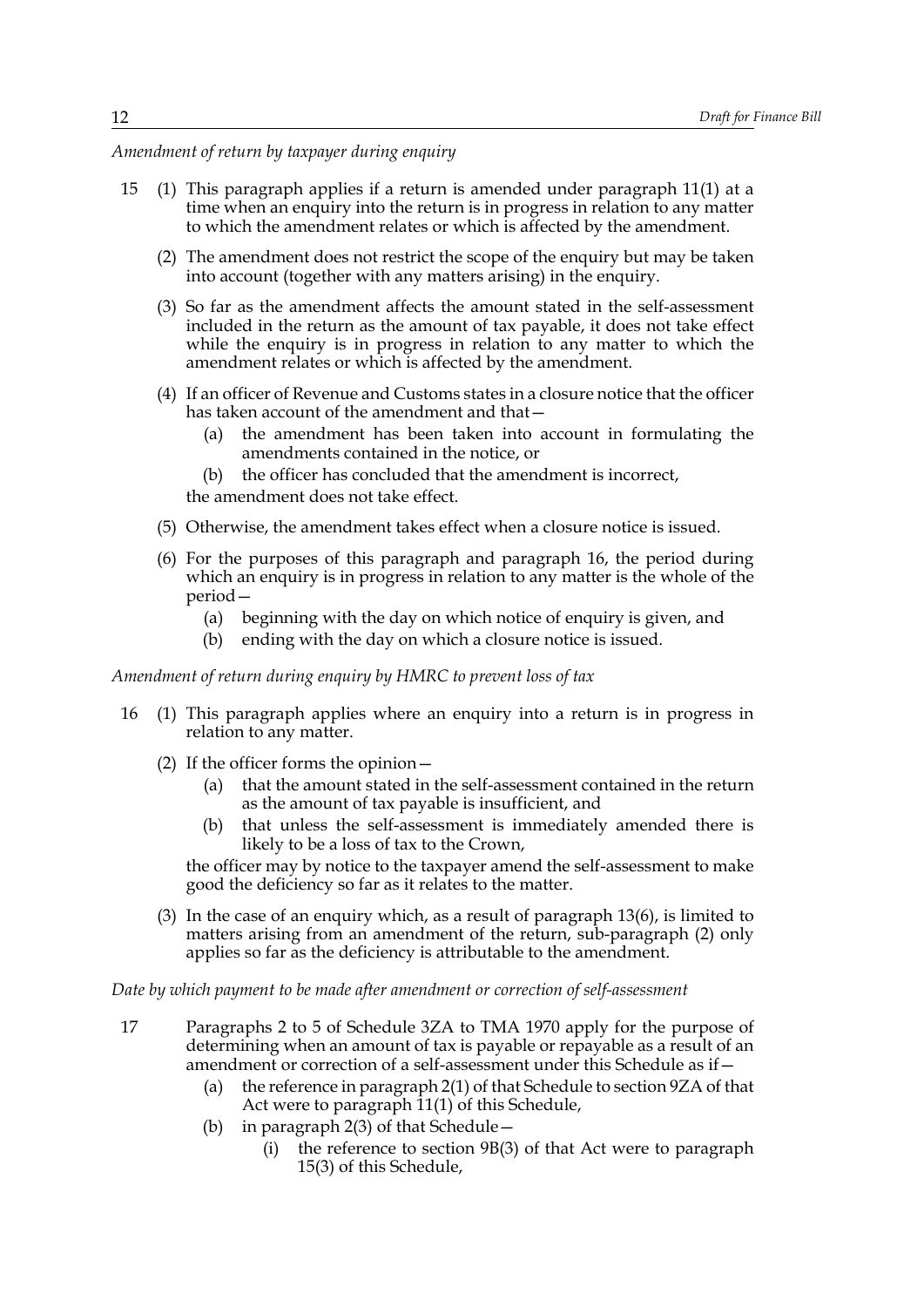- (ii) the reference to section  $9B(3)(a)(i)$  of that Act were to paragraph [15\(4\)\(a\)](#page-12-3) of this Schedule, and
- (iii) the reference to section  $9B(3)(b)$  of that Act were to paragraph [15\(5\)](#page-12-4) of this Schedule,
- (c) in paragraph 2(4) of that Schedule—
	- (i) in paragraph (a), for "partial or final closure notice" there were substituted "closure notice", and
	- (ii) for paragraph (b) there were substituted—
		- "(b) in the case of an amount that is repayable, the day on which the closure notice relating to the enquiry was given.",
- (d) the reference in paragraph 3(1) of that Schedule to section 9ZB of that Act were to paragraph [11\(3\)](#page-9-4) of this Schedule,
- (e) the reference in paragraph 4(1) of that Schedule to section 9C of that Act were to paragraph [16](#page-12-0) of this Schedule, and
- (f) the reference in paragraph 5(1) of that Schedule to section 28A of that Act were to paragraph [14](#page-11-3) of this Schedule.

#### *Discovery assessment*

- <span id="page-13-0"></span>18 (1) If an officer of Revenue and Customs discovers—
	- (a) that a person who ought to have been assessed to tax has not been assessed to tax,
	- (b) that an assessment to tax is or has become insufficient, or
	- (c) that any relief from tax which has been given is or has become excessive,

the officer may make an assessment (a "discovery assessment") in the amount, or the further amount, which ought in the officer's opinion to be charged in order to make good to the Crown the loss of tax.

- <span id="page-13-3"></span>(2) Where a person has made and delivered a return under paragraph [8](#page-7-0) or [9](#page-8-1) a discovery assessment may not be made in respect of the tax to which the return relates unless condition A or B is met.
- (3) Condition A is that the situation mentioned in sub-paragraph [\(1\)](#page-13-0) was brought about carelessly or deliberately by the person or a person acting on that person's behalf.
- <span id="page-13-1"></span>(4) Condition B is that at the time when an officer of Revenue and Customs—
	- (a) ceased to be entitled to give a notice of enquiry to the person, or
	- (b) in a case where a notice of enquiry was given in relation to the return, issued a closure notice,

the officer could not have been reasonably expected, on the basis of the information made available to the officer before that time, to be aware of the situation mentioned in sub-paragraph [\(1\)](#page-13-0).

- <span id="page-13-2"></span>(5) For the purposes of sub-paragraph [\(4\)](#page-13-1), information is made available to an officer of Revenue and Customs if—
	- (a) it is contained in the person's return under paragraph [8](#page-7-0) or [9](#page-8-1), or in any accounts, statements or documents accompanying the return;
	- (b) it is contained in any claim made under this Schedule by the person, or in any accounts, statements or documents accompanying any such claim;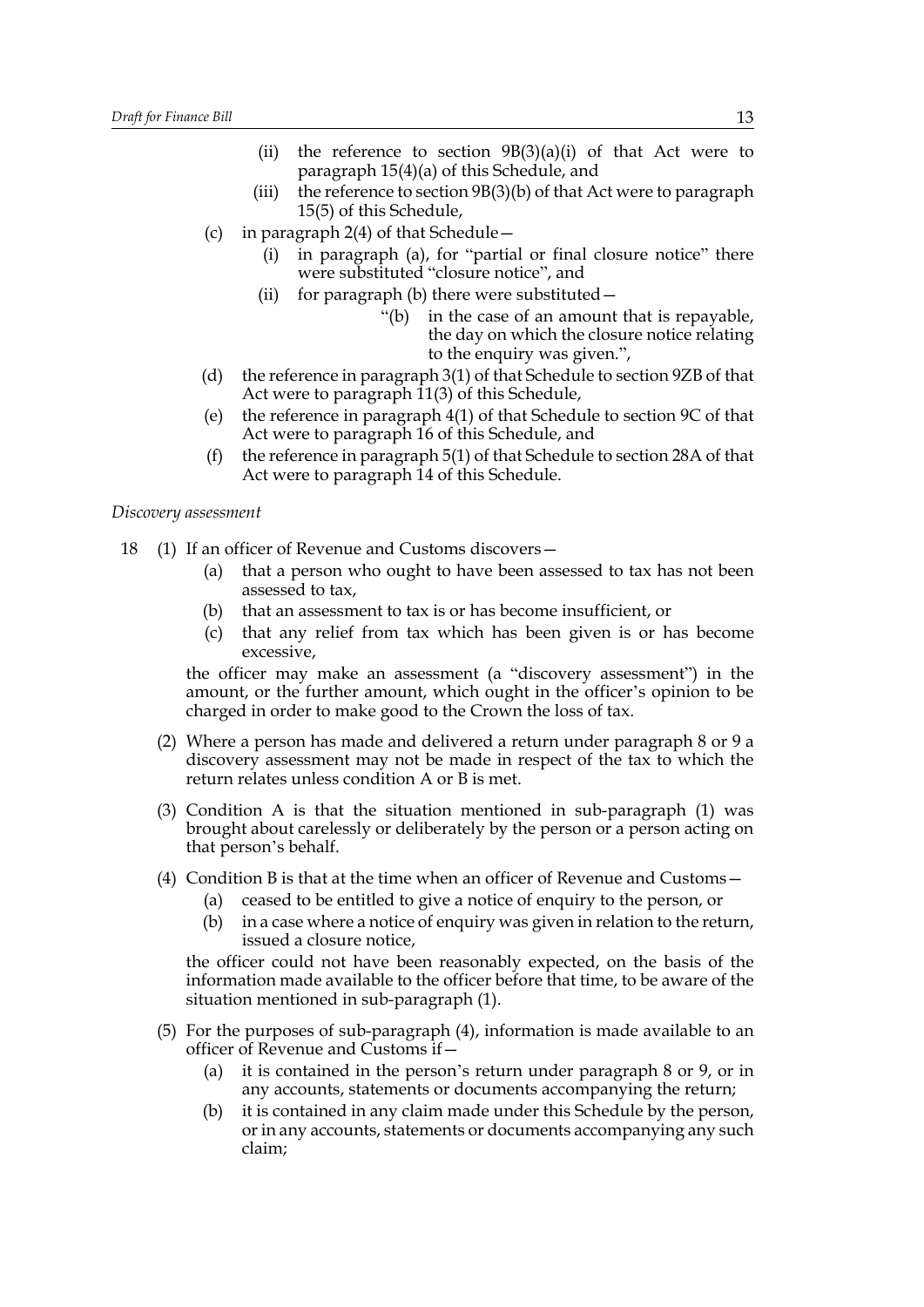- <span id="page-14-0"></span>(c) it is contained in any documents, accounts or particulars which, for the purposes of any enquiries into the return or any such claim by an officer of Revenue and Customs, are produced or furnished by the person to the officer;
- (d) it is information the existence of which, and the relevance of which as regards the situation mentioned in sub-paragraph  $(1)$  -
	- (i) could reasonably be expected to be inferred by an officer of Revenue and Customs from information falling within paragraphs [\(a\)](#page-13-2) to [\(c\)](#page-14-0), or
	- (ii) are notified in writing by the person to an officer of Revenue and Customs.
- (6) An objection to the making of an assessment under this paragraph on the ground that neither condition A nor B is fulfilled may only be made on an appeal against the assessment.
- (7) Where an amount of tax is assessed under this paragraph, that amount is payable on the day after the end of the 14 day period beginning with the day on which the notice of assessment is issued.

### *Assessment procedure*

- 19 (1) Notice of an assessment to tax on a person must be served on the person stating—
	- (a) the date on which the notice is issued, and
	- (b) the time within which any appeal against the assessment may be made.
	- (2) After that notice has been served on the person, the assessment may not be altered except in accordance with any express provision of this Schedule or of any provision of the Taxes Acts that applies to public interest business protection tax.

### *Time limits for assessments*

- 20 (1) The normal rule is that an assessment of a person to tax (other than a selfassessment) may be made at any time within the period of 4 years beginning with the day ("the relevant day") after the end of the period in which the person was required to make and deliver a return.
	- (2) But an assessment on a person in a case involving a loss of public interest business protection tax brought about carelessly by the person may be made at any time within the period of 6 years beginning with the relevant day.
	- (3) And an assessment on a person in a case involving a loss of public interest business protection tax brought about deliberately by the person may be made at any time within the period of 20 years beginning with the relevant day.

#### *Appeals*

- <span id="page-14-2"></span><span id="page-14-1"></span>21 (1) An appeal may be brought against—
	- (a) any amendment of a self-assessment under paragraph [16](#page-12-0) (amendment by HMRC during enquiry to prevent loss of tax),
	- (b) any conclusion stated or amendment made by a closure notice, or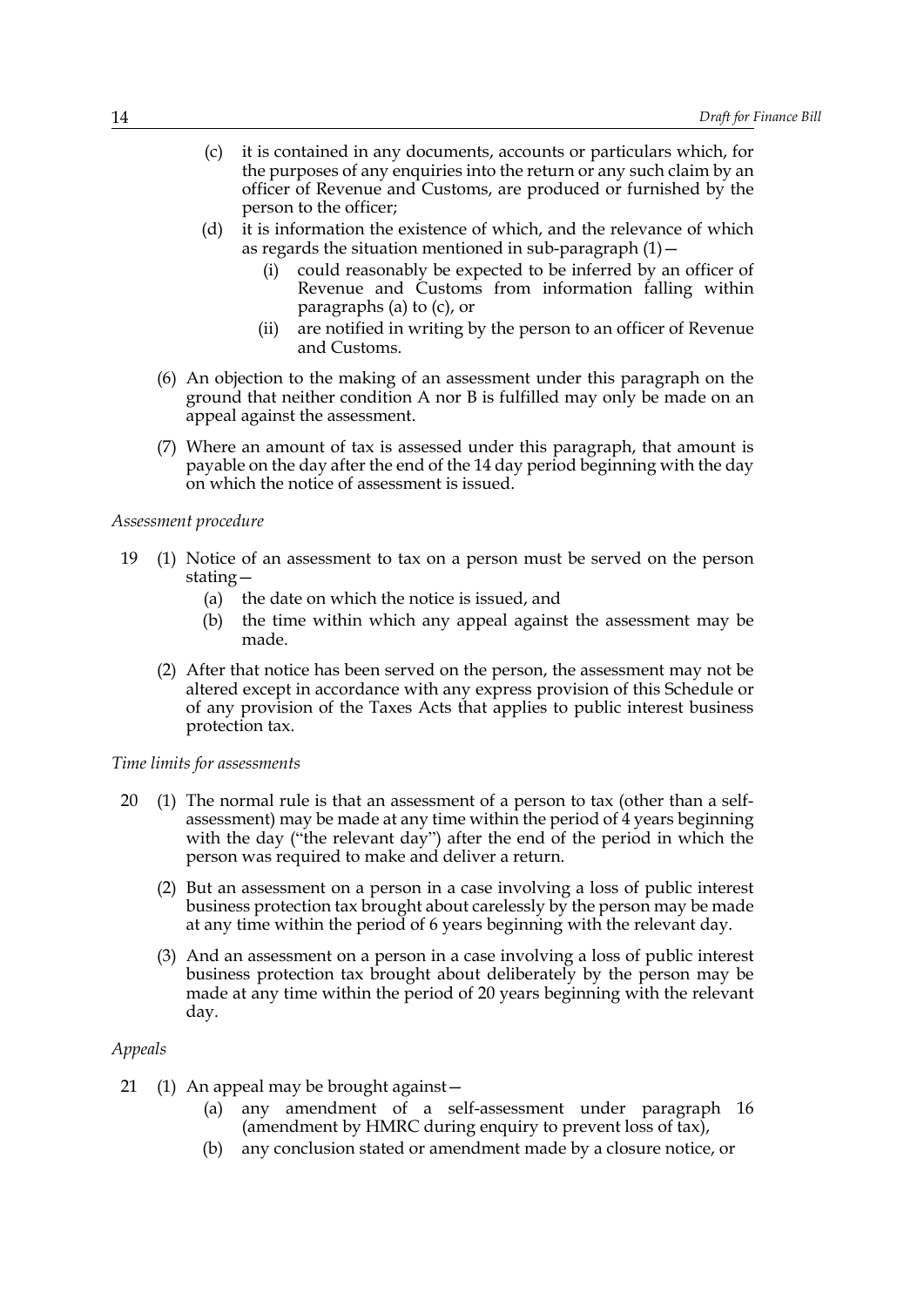- (c) any assessment to tax which is not a self-assessment.
- <span id="page-15-2"></span><span id="page-15-1"></span>(2) An appeal may also be brought against a determination by an officer of Revenue and Customs of a claim for a reduction under paragraph [7](#page-6-2), but only on the ground that it was not open to the officer to consider the reduction determined by the officer (including a determination not to make any reduction) was just and reasonable.
- (3) Sections 47C to 57 of TMA 1970 (appeals) apply (subject to the other provisions of this Schedule) to an appeal under this paragraph as they apply to an appeal under the Taxes Acts.
- <span id="page-15-0"></span>(4) But in the case of section 55 (recovery of tax not postponed), that section has effect as if—
	- (a) in subsection (1) for paragraphs (a) and (aa) there were substituted  $-$ 
		- "(a) an amendment of a self-assessment under paragraph [16](#page-12-0) of Schedule X to the Finance Act 2022,
		- (aa) a conclusion stated or an amendment made by a closure notice,",
	- (b) after subsection (3) there were inserted—
		- "(3ZA) But the payment of any amount of public interest business protection tax is not to be postponed unless HMRC or the tribunal (as the case may be) determines that the circumstances of the appellant are exceptional such that it would not be just to refuse postponement of the payment of that amount.", and
	- (c) in subsection (6), after "overcharged to tax" there were inserted "to the extent the postponement of the amount is not prevented by subsection [\(3ZA\)"](#page-15-0).
- (5) If an appeal under sub-paragraph [\(1\)\(a\)](#page-14-1) against an amendment of a selfassessment is made while an enquiry is in progress in relation to any matter to which the amendment relates or which is affected by the amendment none of the steps mentioned in section  $49A(2)(a)$  to (c) of TMA 1970 may be taken in relation to the appeal until a closure notice is issued.
- (6) Notice of an appeal must—
	- (a) be given in writing;
	- (b) specify the grounds of appeal;
	- (c) be given within 30 days after the specified date to the relevant officer of Revenue and Customs.
- (7) In relation to an appeal under sub-paragraph  $(1)(a)$  -
	- (a) the specified date is the date on which the notice of amendment was issued, and
	- (b) the relevant officer of Revenue and Customs is the officer by whom the notice of amendment was given.
- (8) In relation to an appeal under sub-paragraph  $(1)(b)$  -
	- (a) the specified date is the date on which the closure notice was issued, and
	- (b) the relevant officer of Revenue and Customs is the officer by whom that notice was given.
- (9) In relation to an appeal under sub-paragraph  $(1)(c)$  -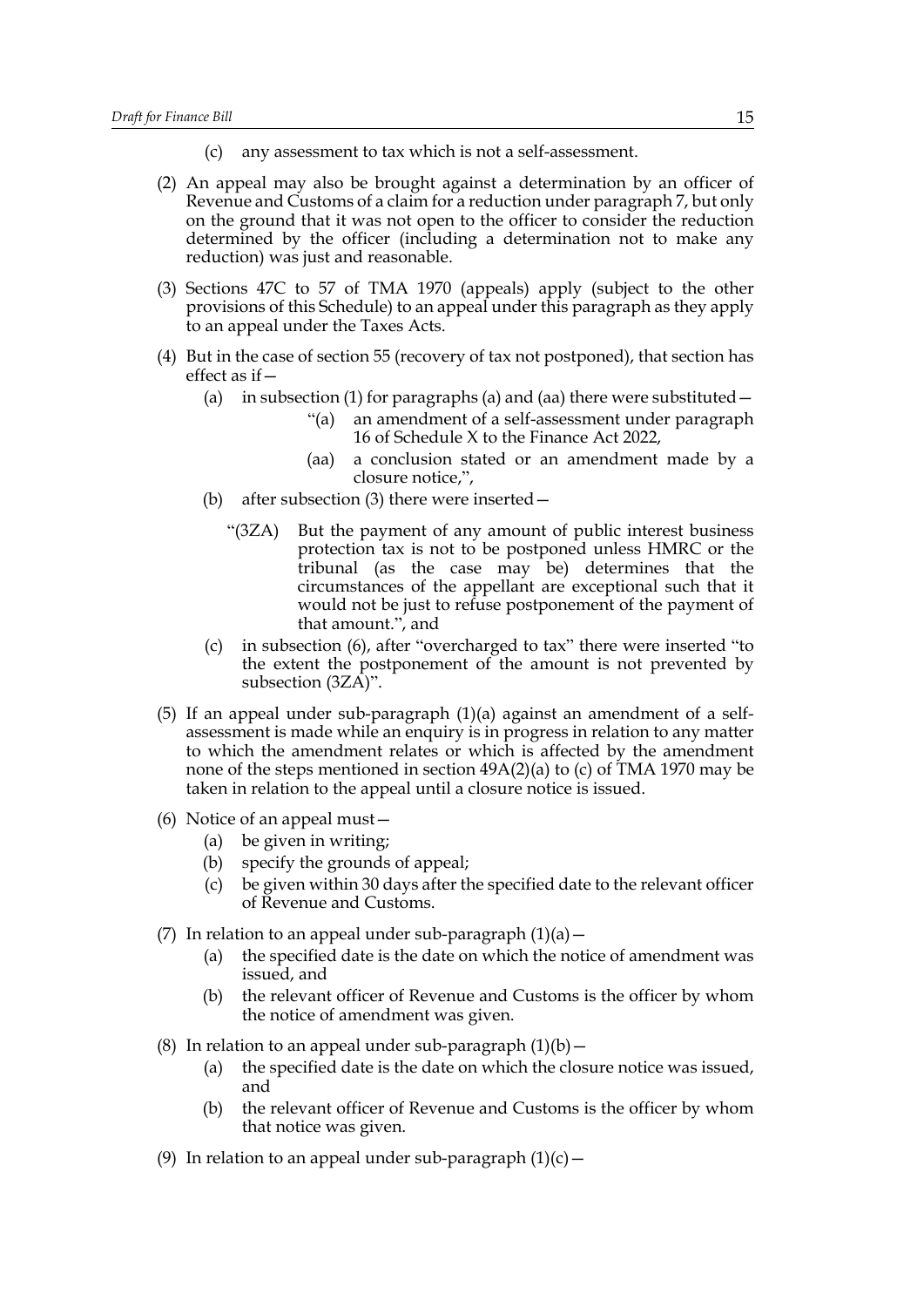- (a) the specified date is the date on which the notice of assessment was issued, and
- (b) the relevant officer of Revenue and Customs is the officer by whom the notice of assessment was given.
- (10) In relation to an appeal under sub-paragraph  $(2)$  -
	- (a) the specified date is the date on which the notice under paragraph [7\(7\)](#page-7-1) was issued, and
	- (b) the relevant officer of Revenue and Customs is the officer by whom that notice was given.

*Duty to preserve records*

- 22 (1) A person liable to tax must—
	- (a) keep such records as may be needed to enable the person to deliver a correct and complete return in respect of the tax, and
	- (b) preserve those records in accordance with this paragraph.
	- (2) The records must be preserved until the end of the relevant day.
	- (3) In this paragraph "relevant day" means–
		- (a) in relation to a person liable to tax as a result of paragraph [1](#page-1-4), the later  $of$ 
			- (i) the sixth anniversary of the day on which the person became liable to tax,
			- (ii) the day on which any enquiry into a return made and delivered by the person is completed, and
			- (iii) the day on which an officer of Revenue and Customs no longer has power to enquire into such a return,
		- (b) in relation to a person liable to tax as a result of paragraph [4](#page-4-2) or [5](#page-4-3), the later of—
			- (i) the sixth anniversary of the day on which the person was given a notice under paragraph [9\(1\)](#page-8-1),
			- (ii) the day on which an officer of Revenue and Customs no longer has power to give such a notice (see paragraph [10\(1\)\)](#page-9-7),
			- (iii) the day on which any enquiry into a return made and delivered by the person is completed, and
			- (iv) the day on which an officer of Revenue and Customs no longer has power to enquire into such a return, and
		- (c) such earlier day as may be specified in writing by the Commissioners for Her Majesty's Revenue and Customs (and different days may be specified for different cases).
	- (4) The Commissioners for Her Majesty's Revenue and Customs may by regulations—
		- (a) provide that the records required to be kept and preserved under this paragraph include, or do not include, records specified in the regulations, and
		- (b) provide that those records include supporting documents (including accounts, books, deeds, contracts, vouchers and receipts) so specified.
	- (5) Regulations under this paragraph may—
		- (a) make different provision for different cases, and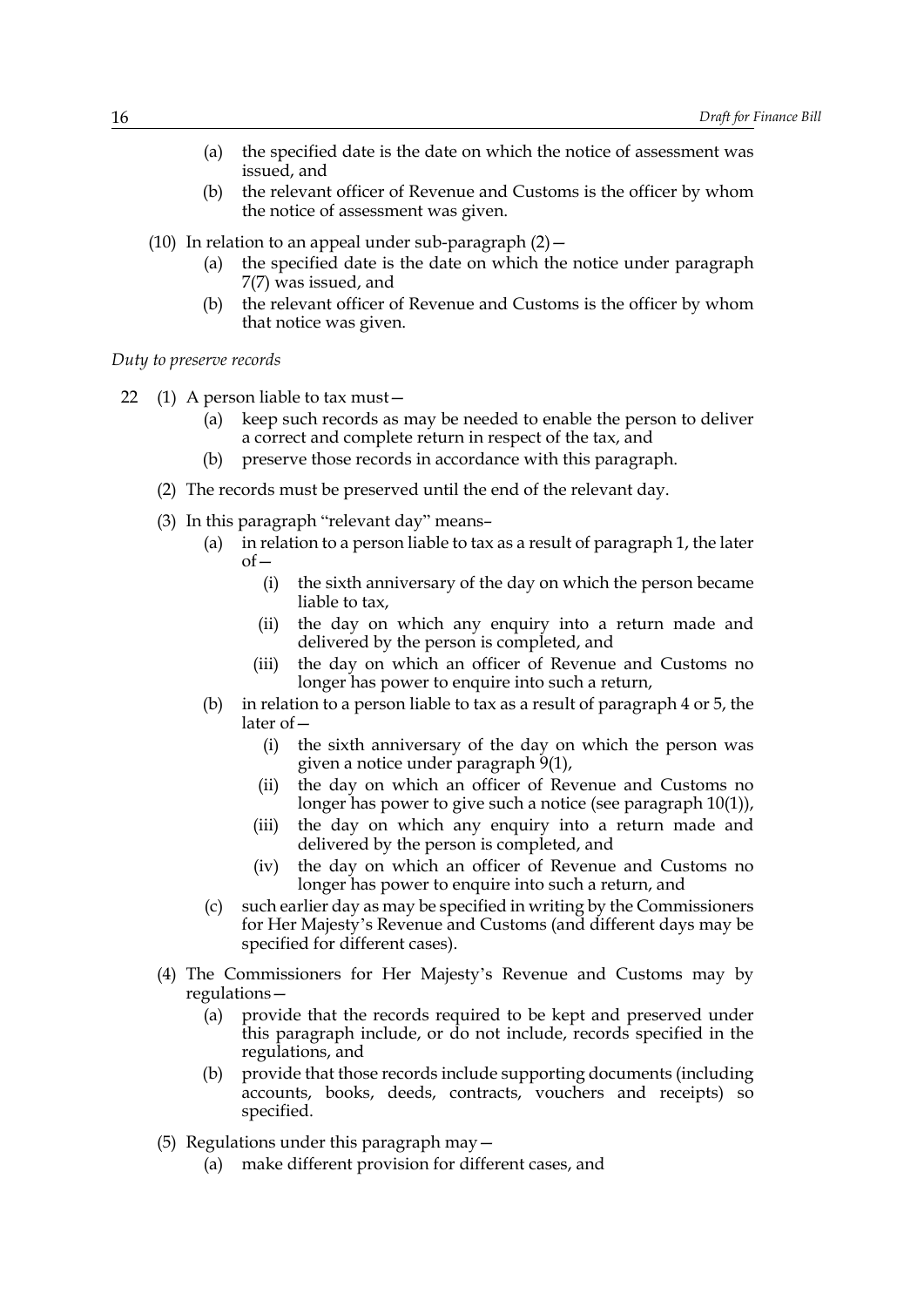- (b) make provision by reference to things specified in a notice published by the Commissioners for Her Majesty's Revenue and Customs in accordance with the regulations (and not withdrawn by a subsequent notice).
- (6) The duty under this paragraph to preserve records may be discharged—
	- (a) by preserving them in any form and by any means, or
	- (b) by preserving the information contained in them in any form and by any means,

subject to any conditions or exceptions specified in writing by the Commissioners for Her Majesty's Revenue and Customs.

- (7) A person who fails to comply with this paragraph is liable to a penalty not exceeding £3,000.
- (8) But no penalty is incurred if the records which the person fails to keep or preserve are records which might have been needed only for the purposes of a claim under this Schedule.
- (9) Sections 100 to 103 of TMA 1970 apply to a penalty under this paragraph as they apply to a penalty under a provision of the Taxes Acts to which those sections apply.

#### *Collection and recovery*

- 23 Part 6 of TMA 1970 applies to public interest business protection tax as it applies to tax within the meaning of that Act as if in section 69(1) (recovery of penalty or interest), before paragraph (c) there were inserted—
	- "(ba) penalties imposed under paragraph 56 to the Finance Act 2009 as a result of the modifications made by paragraph [28](#page-20-0) of Schedule X to the Finance Act 2022;".

### *Overpaid tax*

- <span id="page-17-0"></span>24 (1) Paragraphs 51 to 51G of Schedule 18 to FA 1998 (overpaid tax) apply, as those provisions apply in relation to a claim for repayment or discharge of corporation tax, for the purposes of making a claim for repayment or discharge of an amount of public interest business protection tax (an "overpayment claim") where the person believes the tax is not due.
	- (2) Those provisions have effect for the purposes of an overpayment claim as  $if -$ 
		- (a) in paragraph 51—
			- (i) in sub-paragraph (4), the reference to Part 7 of Schedule 18 to FA 1998 were to paragraph [25](#page-18-0) of this Schedule, and
			- (ii) in sub-paragraph (6), for paragraph (a) and (b) there were substituted—
				- "(a) by provision made by or under Schedule X to the Finance Act 2022, or
				- (b) by provision having effect for the purposes of public interest business protection tax as a result of provision made by or under that Schedule.",
		- (b) in paragraph 51A(3), for "the Corporation Tax Acts" there were substituted "—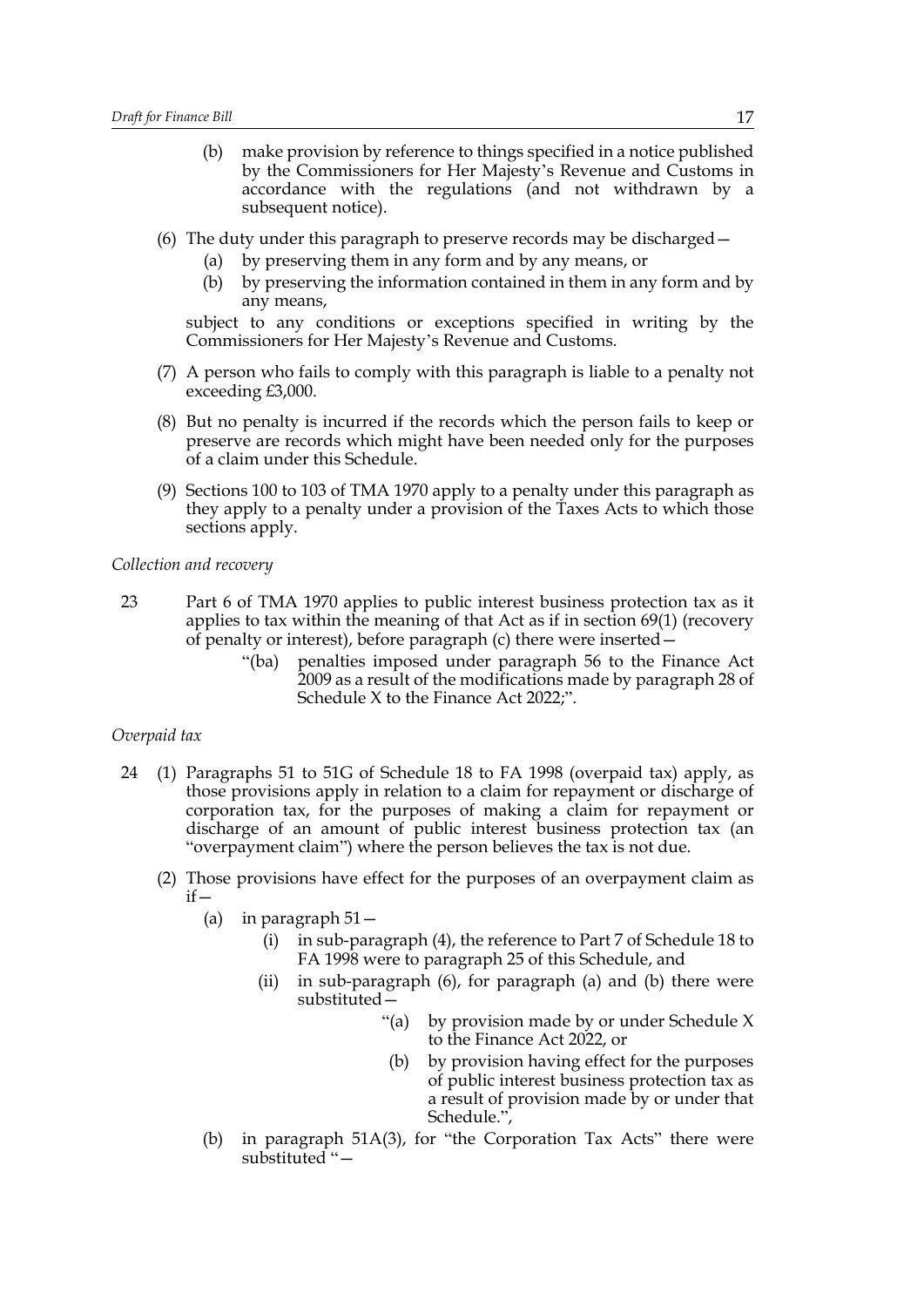- (a) provision made by or under Schedule X to the Finance Act 2022, or
- (b) provision having effect for the purposes of public interest business protection tax as a result of provision made by or under that Schedule",
- (c) in paragraph 51B—
	- (i) in sub-paragraph (1), for "more than 4 years after the end of the relevant accounting period" there were substituted "after the last day on which a self-assessment may be made and delivered in relation to the tax (see paragraphs [8\(5\)](#page-8-3) and [10\(5\)](#page-9-6) of Schedule X to the Finance Act  $2022$ ",
	- (ii) sub-paragraphs (2) and (3) were omitted, and
	- (iii) in sub-paragraph (4), for "company tax return" there were substituted "return under paragraph [8](#page-7-0) or [9](#page-8-1) of Schedule X to the Finance Act 2022",
- (d) in paragraph  $51BA(1)$  -
	- (i) in paragraph (a), for "paragraph 36 or 37" there were substituted "paragraph [12](#page-10-0) of Schedule X to the Finance Act 2022", and
	- (ii) in paragraph (b) for sub-paragraph (iii) there were substituted—
		- "(iii) the last day on which a selfassessment may be made and delivered in relation to the tax (see paragraphs [8\(5\)](#page-8-3) and [10\(5\)](#page-9-6) of Schedule X to the Finance Act 2022) has passed, and",
- (e) paragraphs 51C and 51D were omitted,
- (f) in paragraph  $51E -$ 
	- (i) references to a discovery assessment were to a discovery assessment under this Schedule (see paragraph [18\)](#page-13-0),
	- (ii) references to a discovery determination were omitted, and
	- (iii) in sub-paragraph (2)(a), for "restrictions in paragraphs 42 to 45" there were substituted "restriction in paragraph [18\(2\)](#page-13-3) of Schedule X to the Finance Act 2022,
- (g) paragraph 51F were omitted, and
- (h) in paragraph 51G—
	- (i) in sub-paragraph (1), for "company" there were substituted "person", and
	- (ii) in sub-paragraph  $(3)(c)$ , the reference to paragraph  $51F(1)(b)$ were omitted.

#### *Claims under this Schedule*

- <span id="page-18-0"></span>25 (1) A claim under paragraph [7](#page-6-2) or [24](#page-17-0) (for relief from, or repayment or discharge of, tax) must be for an amount which is quantified at the time when the claim is made.
	- (2) A claim must be made within 4 years from the day on which the person whose claim it is became liable to the tax to which the claim relates.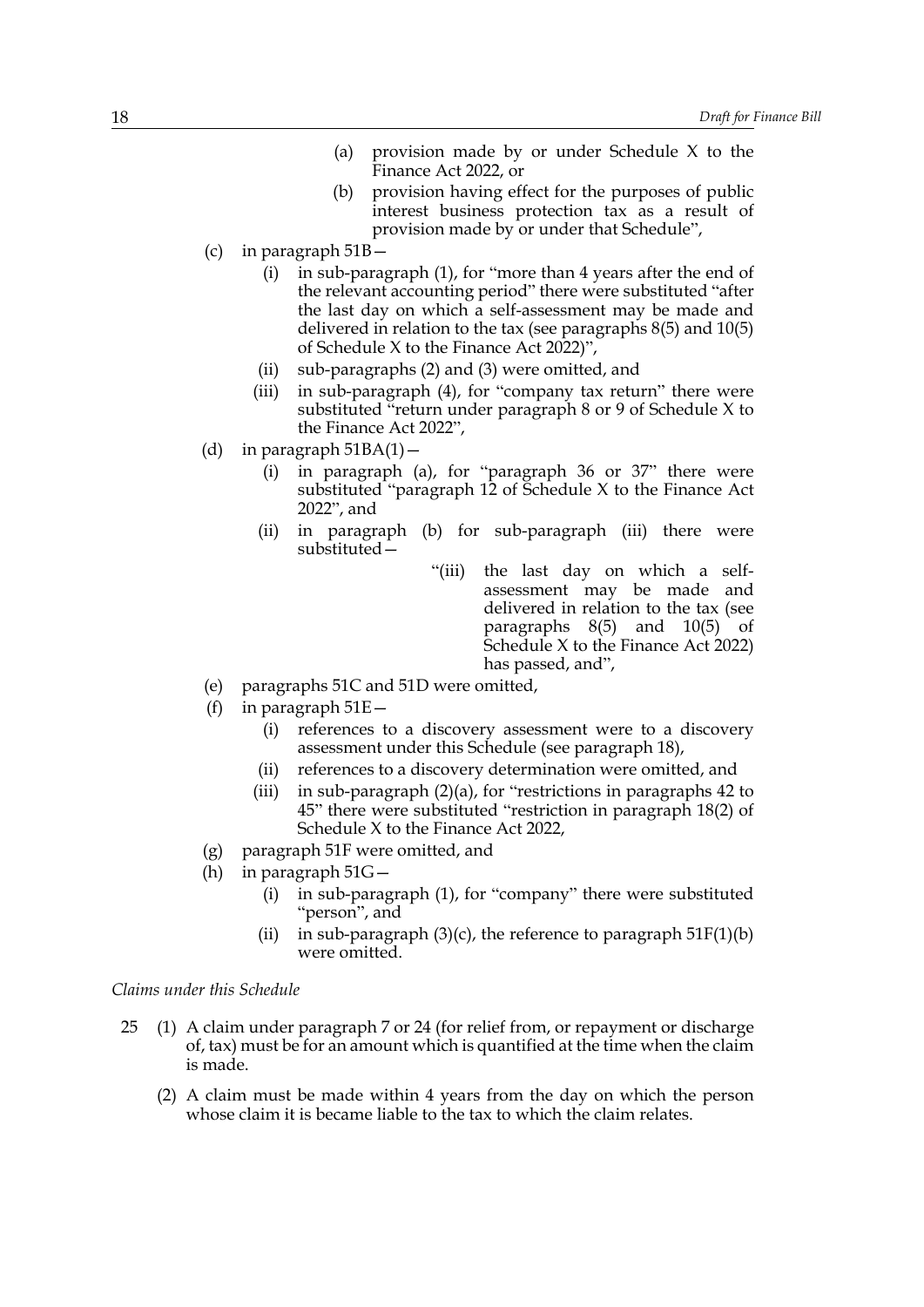- (3) A person who has made a claim under this Schedule and subsequently discovers that a mistake has been made in it may make a supplementary claim within the time allowed for making the original claim.
- (4) Paragraphs 2 and 2A of Schedule 1A to TMA 1970 (making of claims and keeping and preserving of records) apply to a claim under paragraph [7](#page-6-2) of this Schedule but as if in paragraph 2A of that Schedule—
	- (a) in sub-paragraph (1) "in relation to a year of assessment or other period" were omitted, and
	- (b) the relevant day for the purposes of that sub-paragraph were the day on which an officer of Revenue and Customs has issued a notice under paragraph [7\(7\)](#page-7-1) of this Schedule in relation to the claim.
- (5) Schedule 1A to TMA 1970 (claims etc not included in returns) applies to a claim under paragraph [24](#page-17-0) of this Schedule but as if in paragraph 2A(1) of that Schedule "in relation to a year of assessment or other period" were omitted.

### *Penalty for failure to submit return*

- 26 (1) Schedule 55 to FA 2009 (penalty for failure to make returns) has effect with the following modifications.
	- (2) Paragraph 1(2) of that Schedule has effect as if for the words before paragraph (a) there were substituted "Paragraphs 2 to [13P](#page-20-1) set out—".
	- (3) The Table in that paragraph has effect as if at the end there were inserted—

| "30 | Public<br>protection tax | interest | business | (a) | Return under paragraph<br>8 or 9 of Schedule X to FA<br>2022                         |
|-----|--------------------------|----------|----------|-----|--------------------------------------------------------------------------------------|
|     |                          |          |          | (b  | Accounts, statement or<br>document required under<br>either of those<br>paragraphs." |

(4) That Schedule has effect as if before paragraph 14 there were inserted—

"*Amount of penalty: public interest business protection tax*

- 13K Paragraphs [13L](#page-19-0) to [13P](#page-20-1) apply in the case of a return falling within item 30 in the Table.
- <span id="page-19-0"></span>13L P is liable to a penalty under this paragraph of £10,000.
- $13M(1)$  P is liable to a penalty under this paragraph if (and only if) P's failure continues after the end of the period of 30 days beginning with the penalty date.
	- (2) The penalty under this paragraph is £10,000.
- 13N (1) P is liable to a penalty under this paragraph if (and only if) P's failure continues after the end of the period of 3 months beginning with the penalty date.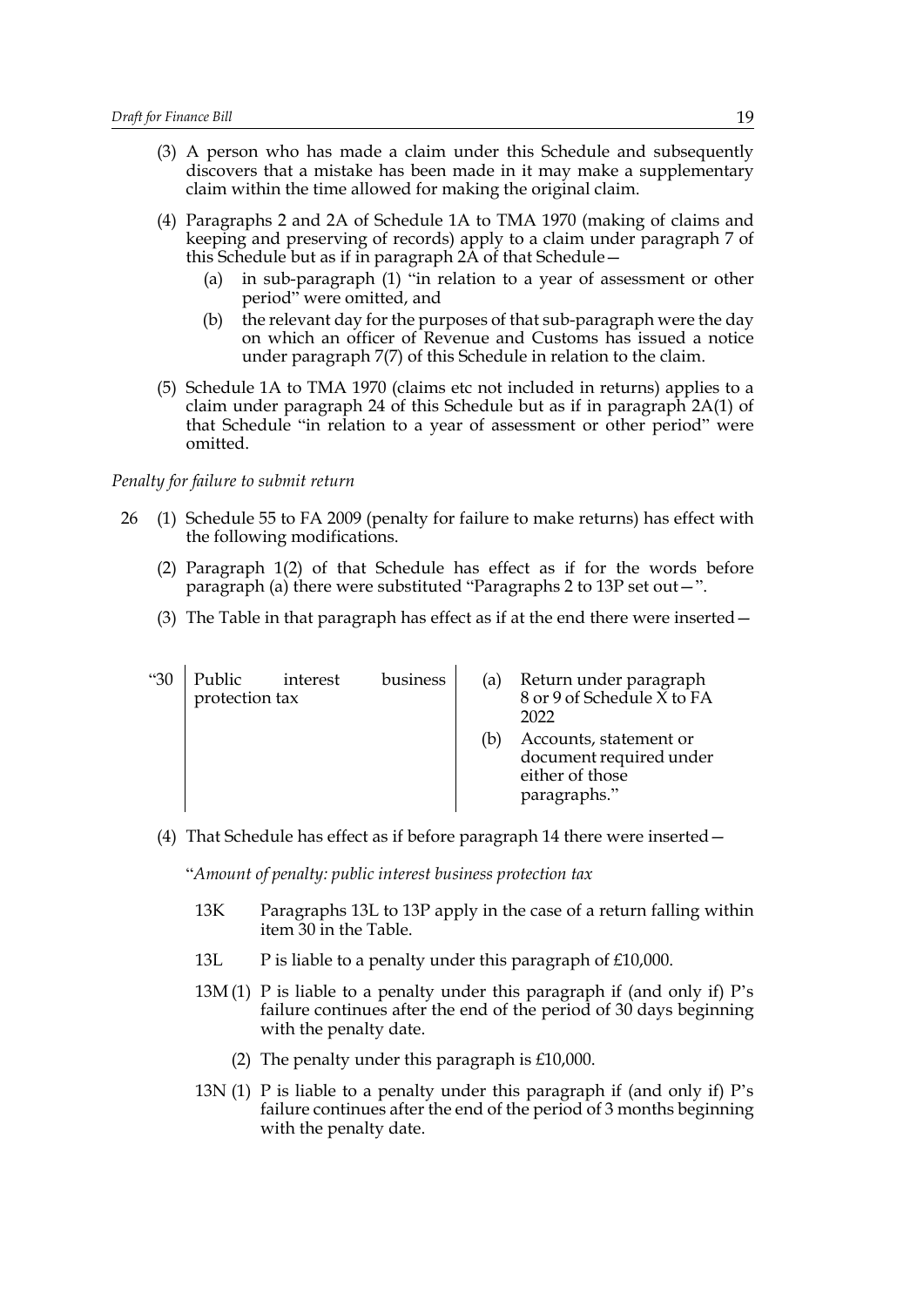- (2) The penalty under this paragraph is 10% of any liability to tax which would have been shown in the return in question.
- 13O (1) P is liable to a penalty under this paragraph if (and only if) P's failure continues after the end of the period of 6 months beginning with the penalty date.
	- (2) The penalty under this paragraph is 10% of any liability to tax which would have been shown in the return in question.
- <span id="page-20-2"></span><span id="page-20-1"></span>13P (1) P is liable to a penalty under this paragraph if (and only if) P's failure continues after the end of the period of 12 months beginning with the penalty date.
	- (2) Where, by failing to make the return, P withholds information which would enable or assist HMRC to assess P's liability to tax, the penalty under this paragraph is determined in accordance with sub-paragraphs [\(3\)](#page-20-2) and [\(4\)](#page-20-3).
	- (3) If the withholding of the information is deliberate and concealed, the penalty is 100% of any liability to tax which would have been shown in the return in question.
	- (4) If the withholding of the information is deliberate but not concealed, the penalty is 70% of any liability to tax which would have been shown in the return in question.
	- (5) In any other case, the penalty under this paragraph is 10% of any liability to tax which would have been shown in the return in question."

#### <span id="page-20-3"></span>*Penalties for errors*

27 Schedule 24 to FA 2007 has effect as if in the Table in paragraph 1 after the entry for "Machine games duty" there were inserted—

| "Public interest business protection   Return under paragraph 8 or 9 of<br>tax   | Schedule X to FA 2022.                |
|----------------------------------------------------------------------------------|---------------------------------------|
| Public interest business protection   Return, statement or declaration in<br>tax | connection with a claim for a relief. |
| Public interest business protection   Accounts in connection with<br>tax         | ascertaining liability to tax."       |

*Failure to pay public interest business protection tax on time*

<span id="page-20-0"></span>28 Schedule 56 to FA 2009 has effect as if in the Table in paragraph 1 of that Schedule, after the entry for item 1A there were inserted—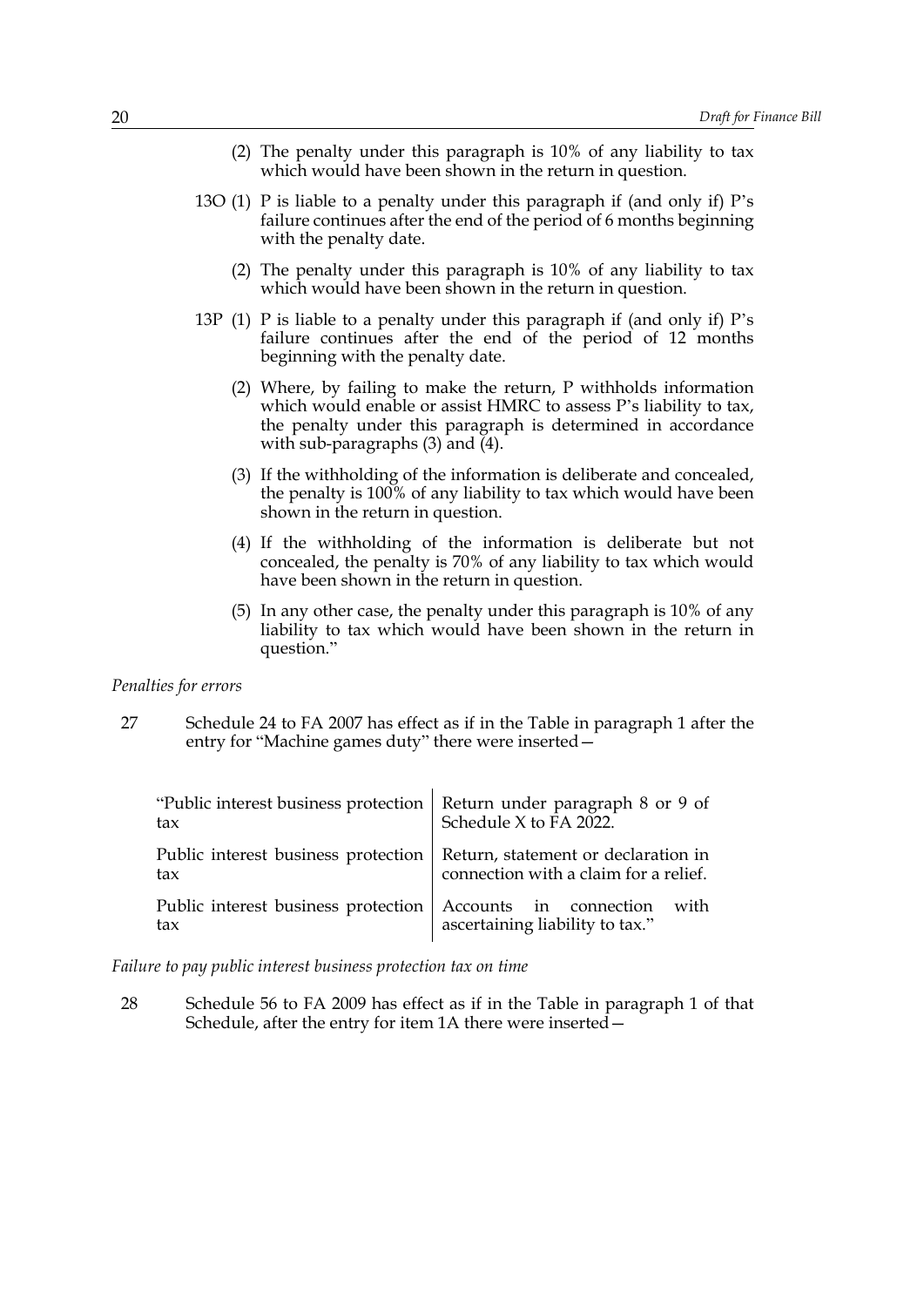| "1B            | Public<br>business<br>tax | interest<br>protection | payable<br>Amount<br>under<br>paragraph<br>8(6) of Schedule X to<br>FA 2022    | The date falling 30<br>days after the date<br>specified<br>in<br>that<br>paragraph as<br>the<br>date by which the<br>amount<br>must<br>be<br>paid |
|----------------|---------------------------|------------------------|--------------------------------------------------------------------------------|---------------------------------------------------------------------------------------------------------------------------------------------------|
| 1 <sup>C</sup> | Public<br>business<br>tax | interest<br>protection | Amount<br>payable<br>under<br>paragraph<br>$9(7)$ of Schedule X to<br>FA 2022  | The date falling 30<br>days after the date<br>specified in that<br>paragraph as<br>the<br>date by which the<br>amount<br>must<br>be<br>paid       |
| 1D             | Public<br>business<br>tax | interest<br>protection | Amount<br>payable<br>paragraph<br>under<br>$12(8)$ of Schedule X<br>to FA 2022 | The date falling 30<br>days after the date<br>specified in<br>that<br>paragraph as<br>the<br>date by which the<br>amount must<br>be<br>paid".     |

*Interest*

29 Sections 101 to 103 of FA 2009 (interest) come into force on 6 April 2021 in relation to amounts payable or paid to Her Majesty's Revenue and Customs as a result of provision made by this Schedule.

*Application of information, inspection and data-gathering powers*

- 30 (1) Schedule 36 to FA 2008 (information and inspection powers) has effect as if, in paragraph 63(1) of that Schedule (meaning of "tax" for the purposes of that Schedule), after paragraph (c) there were inserted— "(cza) public interest business protection tax,".
	- (2) Schedule 23 to FA 2011 (data-gathering powers) has effect as if, in paragraph 45(1) of that Schedule (meaning of "tax" for the purposes of that Schedule), after paragraph (c) there were inserted—
		- "(cza) public interest business protection tax,".

### *Documents*

- 31 (1) Section 115 of TMA 1970 applies to documents to be given, sent, served or delivered under provision made by or under this Schedule as it applies to documents to be given, sent, served or delivered under the Taxes Acts.
	- (2) The Income and Corporation Taxes (Electronic Communications) Regulations 2003 (S.I. 2003/282) have effect as if, in regulation  $2(1)(a)$  -
		- (a) the "or" and the end of paragraph (vi) were omitted,
		- (b) for the "; and" at the end of paragraph (vii) there were substituted ", or", and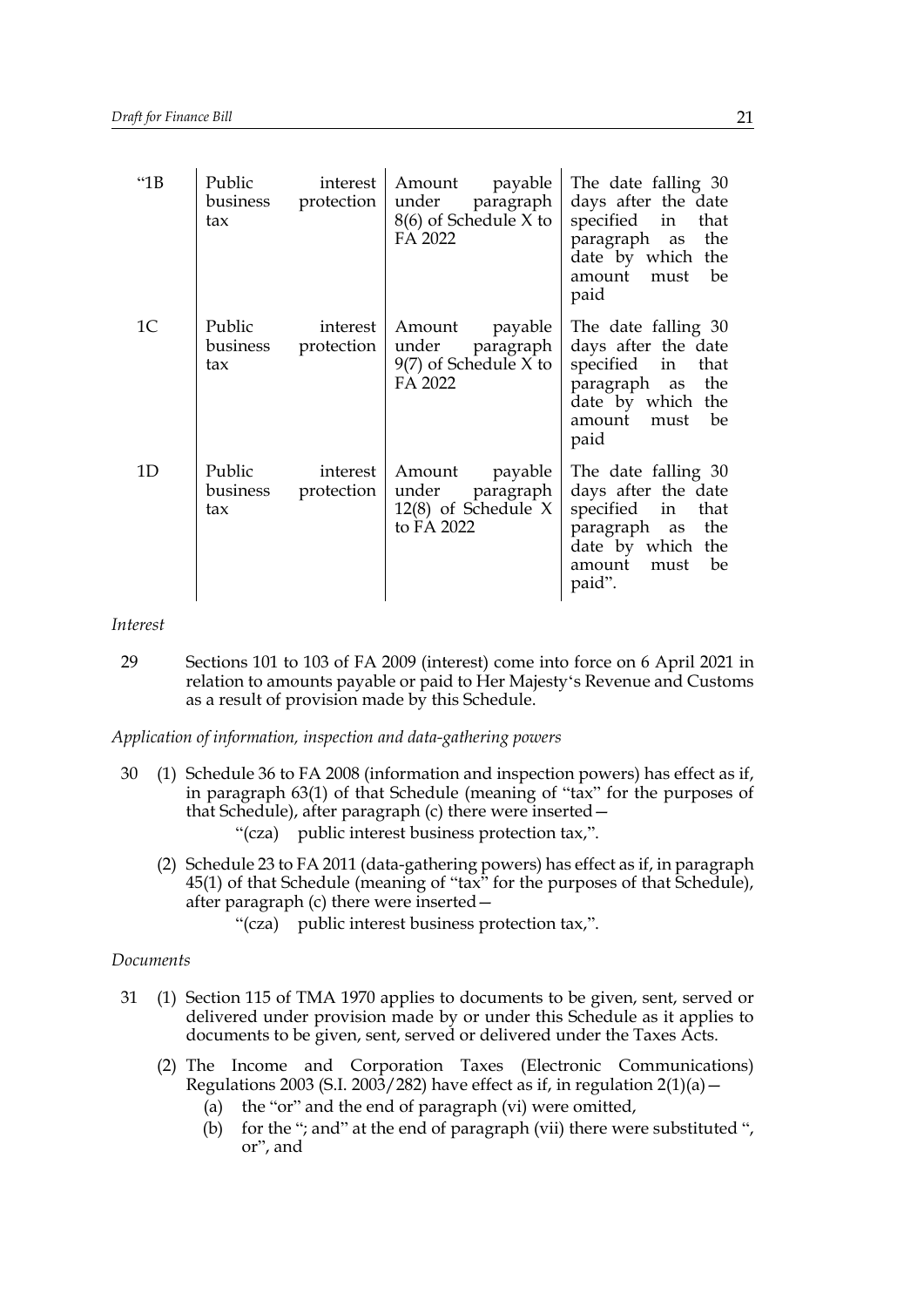(c) after that paragraph there were inserted— "(viii) Schedule X to the Finance Act 2022; and".

*Disclosures to persons who are joint and severally liable to tax*

- <span id="page-22-0"></span>32 (1) Her Majesty's Revenue and Customs may disclose information about a person they consider liable to public interest business protection tax as a result of paragraph [1](#page-1-4) for the purposes mentioned in sub-paragraph [\(2\).](#page-22-0)
	- (2) Those purposes are—
		- (a) the provision of information to a person Her Majesty's Revenue and Customs consider liable to public interest business protection tax as a result of paragraph [4](#page-4-2) or [5](#page-4-3) where that information may be relevant to the tax position of that person (which may include information about assessments, enquiries and appeals);
		- (b) facilitating the recovery of amounts under paragraph [9\(6\)](#page-8-6) (recovery of amounts paid by persons joint and severally liable from principal taxpayer).
	- (3) Nothing in this paragraph is to be taken as limiting the circumstances in which information may be disclosed under section 18(2) of CRCA 2005 or under any other enactment or rule of law.
	- (4) Subject to sub-paragraph [\(5\),](#page-22-1) no duty of confidentiality or other restriction on disclosure (however imposed) prevents the disclosure of information in accordance with this paragraph.
	- (5) Nothing in this paragraph authorises the making of a disclosure which—
		- (a) contravenes the data protection legislation (save that the power conferred by this paragraph is to be taken into account in determining whether a disclosure contravenes that legislation), or
		- (b) is prohibited by any of Parts 1 to 7 or Chapter 1 of Part 9 of the Investigatory Powers Act 2016 (save that the power conferred by this paragraph is to be taken into account when determining whether a disclosure is prohibited by those provisions).

<span id="page-22-1"></span>*Application of public interest business protection tax to partnerships and trusts*

- <span id="page-22-3"></span><span id="page-22-2"></span>33 (1) Where a person chargeable to public interest business protection tax as a result of paragraph [1](#page-1-4) or [5](#page-4-3) is a partnership the responsible partners are jointly and severally liable to any amount to which the partnership is assessed.
	- (2) The reference in sub-paragraph [\(1\)](#page-22-2) to "the responsible partners" is to all the persons who are members of the partnership at any time during the disqualifying period.
	- (3) A partnership is treated as the same partnership notwithstanding a change in membership if any person who was a member before the change remains a member after the change.
	- (4) Where a person chargeable to public interest business protection tax as a result of paragraph [1](#page-1-4) is a trustee, or a body of trustees, of the asset to which the tax relates, the tax may be assessed and charged on and in the name of any one or more of the relevant trustees.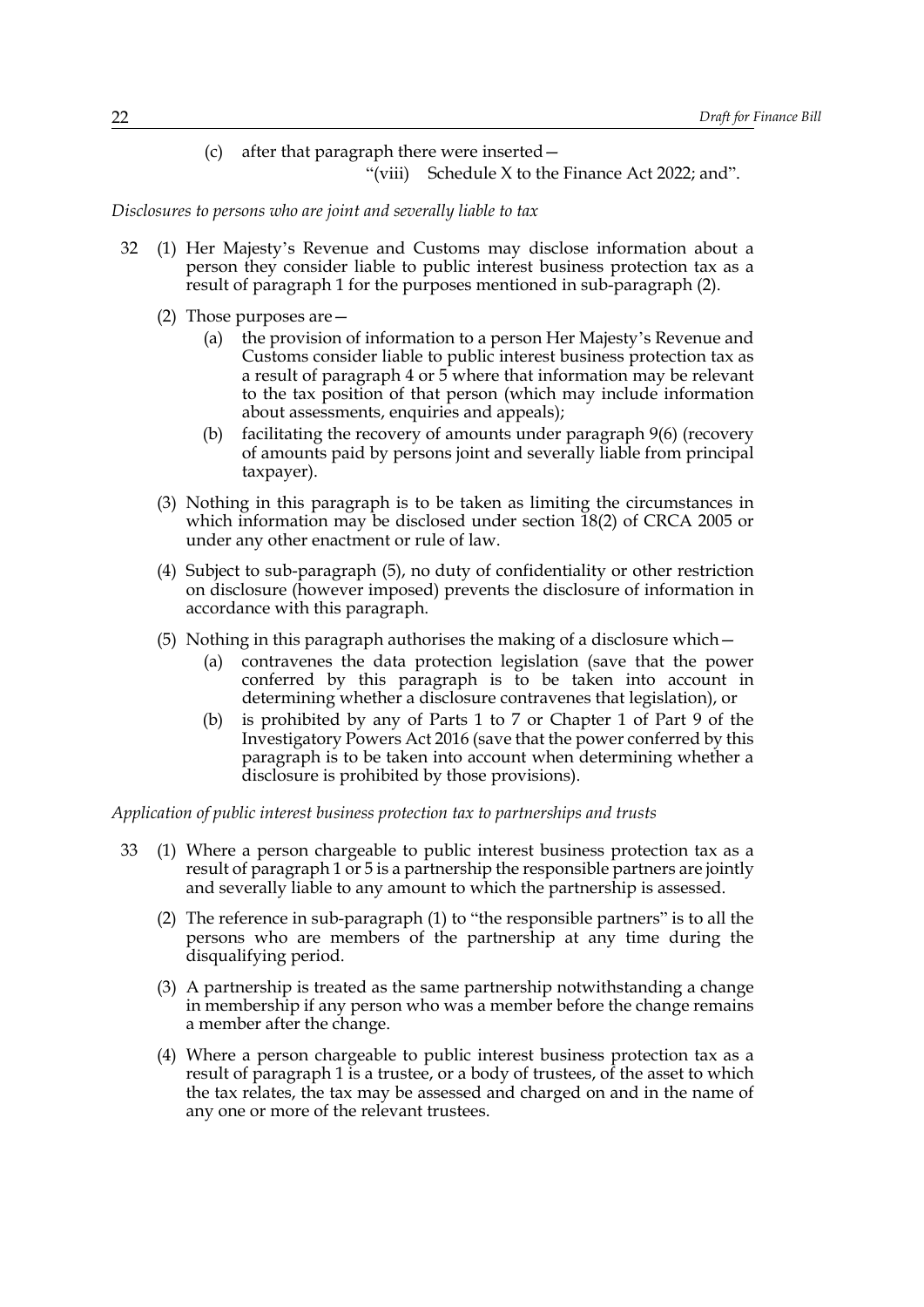(5) The reference in sub-paragraph [\(4\)](#page-22-3) to "the relevant trustees" is to all persons who are trustees at any time during the disqualifying period, and any subsequent trustees.

#### *Territorial application of tax*

34 A person is chargeable to public interest business protection tax (whether under paragraph [1,](#page-1-4) [4](#page-4-2) or [5](#page-4-3)) whether or not the person is resident in the United Kingdom.

*Power to provide for reliefs etc*

- 35 (1) The Treasury may by regulations make such provision as the Treasury consider appropriate—
	- (a) about reliefs from public interest business protection tax;
	- (b) about exemptions from public interest business protection tax.
	- (2) Regulations under this paragraph may—
		- (a) make provision about the administration of any such relief or exemption (for example provision about the making of claims);
		- (b) include provision conferring a discretion on the Commissioners for Her Majesty's Revenue and Customs or on an officer of Revenue and Customs.

### PART 4

# **SUPPLEMENTARY**

#### *Anti-avoidance*

- 36 (1) This paragraph applies to arrangements if the main purpose, or one of the main purposes of the arrangements, is to—
	- (a) reduce or avoid a charge to public interest business protection tax, or
	- (b) otherwise avoid the effect of any of the provisions of this Schedule.
	- (2) Any such reduction or avoidance that would (in the absence of this paragraph) arise from such arrangements is to be counteracted by the making of such adjustments as are just and reasonable.
	- (3) Any adjustments required to be made under this paragraph (whether or not by an officer of Revenue and Customs) may be made by way of—
		- (a) an assessment,
		- (b) the modification of an assessment,
		- (c) amendment or disallowance of a claim,
		- or otherwise.
	- (4) In this paragraph "arrangements" include any agreement, understanding, scheme transaction or series of transactions (whether or not legally enforceable).

### *No deduction for public interest business protection tax*

37 In calculating profits, losses or gains for income tax, capitals gains tax or corporation tax purposes, no deduction is allowed in respect of public interest business protection tax.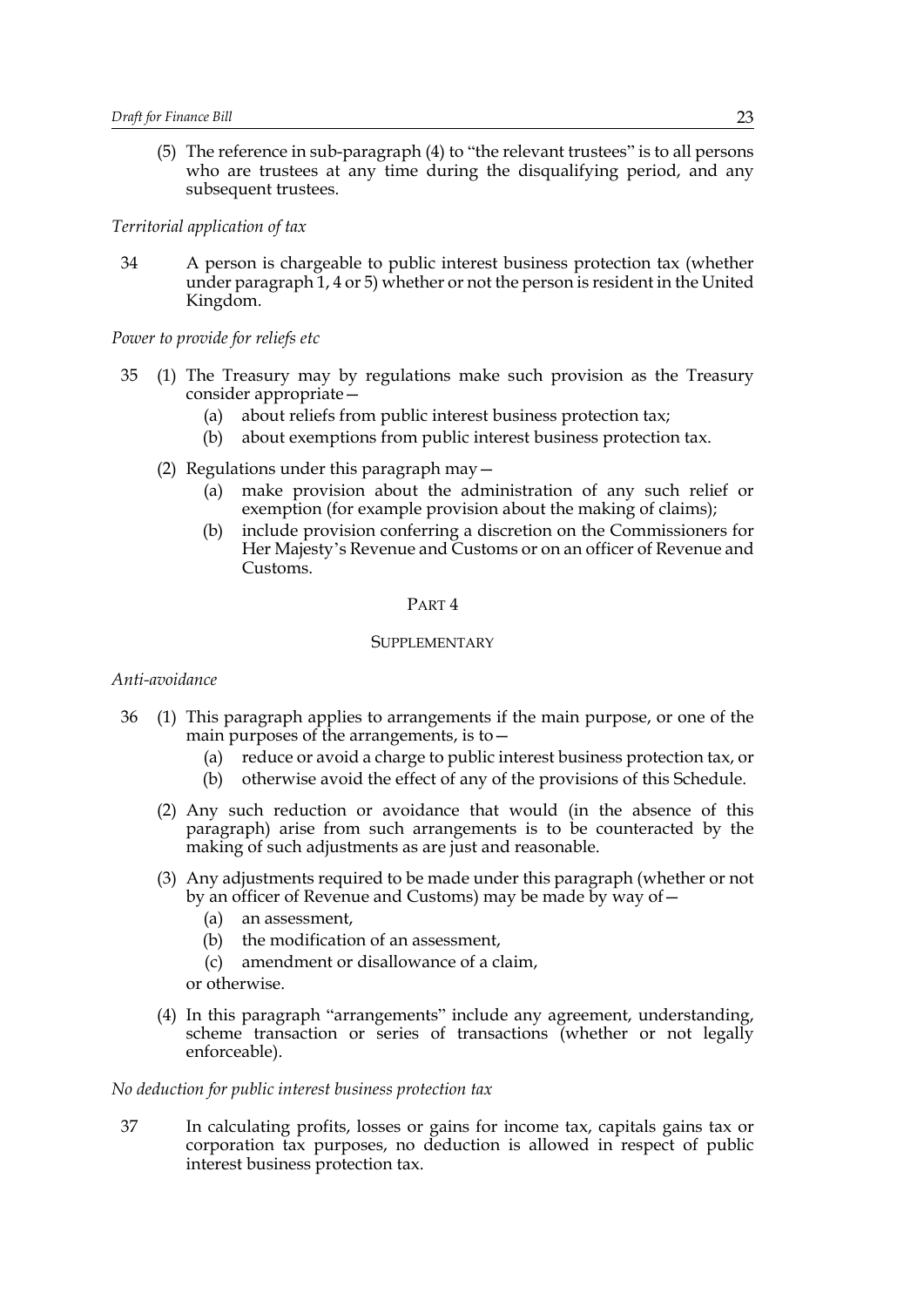# *Information sharing*

- <span id="page-24-1"></span>38 (1) This paragraph applies to information that—
	- (a) is held by the Secretary of State or the Gas and Electricity Markets Authority, and
	- (b) is relevant to public interest business protection tax.
	- (2) Information to which this paragraph applies may be disclosed by whichever of the Secretary of State or Gas and Electricity Markets Authority holds it (or anyone acting on behalf of that person) to the Commissioners for Her Majesty's Revenue and Customs for the purposes of their functions relating to public interest business protection tax or any other tax.
	- (3) Subject to sub-paragraph [\(5\),](#page-24-0) no duty of confidentiality or other restriction on disclosure (however imposed) prevents the disclosure of information in accordance with sub-paragraph  $(2)$ .
	- (4) This paragraph does not limit the circumstances in which information may be disclosed under section 105(2) to (4) of the Utilities Act 2000 or under any other enactment or rule of law.
	- (5) Nothing in this paragraph authorises the making of a disclosure which—
		- (a) contravenes the data protection legislation (save that the power conferred by this paragraph is to be taken into account in determining whether a disclosure contravenes that legislation), or
		- (b) is prohibited by any of Parts 1 to 7 or Chapter 1 of Part 9 of the Investigatory Powers Act 2016 (save that the power conferred by this paragraph is to be taken into account when determining whether a disclosure is prohibited by those provisions).

# <span id="page-24-0"></span>*Application of the Provisional Collection of Taxes Act 1968*

39 The Provisional Collection of Taxes Act 1968 has effect as if section 1(1) of that Act (temporary statutory effect of House of Commons resolutions affecting listed taxes or customs or excise duties) contained a reference to public interest business protection tax.

*Power to apply, disapply or modify provisions of relevant tax legislation*

- 40 (1) For purposes in connection with the administration of public interest business protection tax, the Treasury may by regulations make provision about the application of relevant tax legislation to public interest business protection tax (including provision disapplying or modifying such legislation or applying legislation that would not otherwise apply).
	- (2) Relevant tax legislation means any provision made by or under—
		- (a) the Taxes Acts, or
		- (b) Part [3](#page-7-2) of this Schedule.

# *Regulations*

- 41 (1) A power to make regulations under this Schedule includes power to make—
	- (a) consequential, supplementary, incidental, transitional or saving provision;
	- (b) provision having retrospective effect.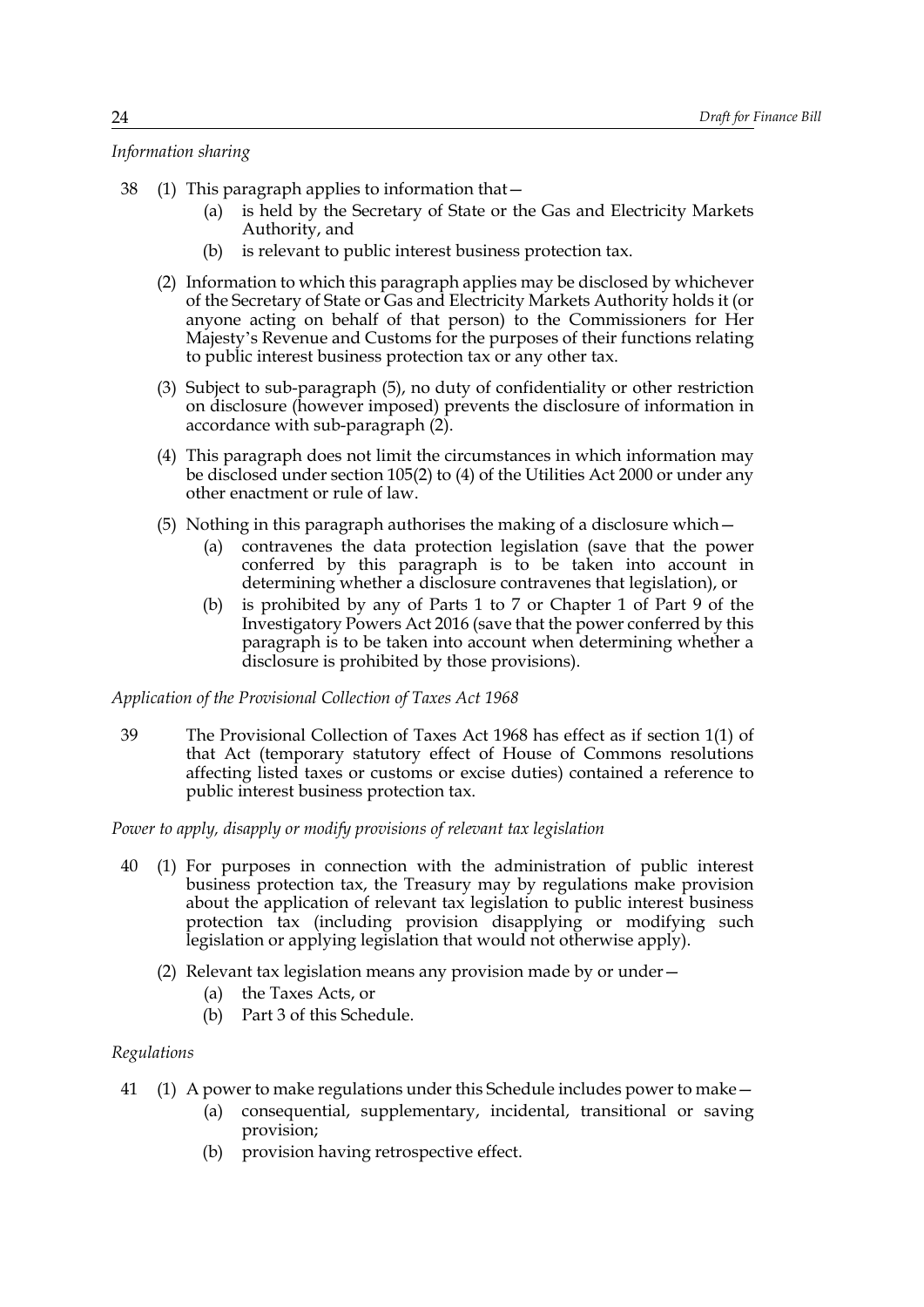- (2) Regulations under this Schedule are to be made by statutory instrument.
- (3) Sub-paragraph [\(4\)](#page-25-0) applies to  $-$ 
	- (a) regulations under paragraph [2,](#page-3-1)
	- (b) regulations under this Schedule that have the effect of limiting the application of, reducing or removing any existing relief or exemption from tax, or
	- (c) regulations under this Schedule which have retrospective effect, other than regulations having retrospective effect which provide for a new or increased relief or a new exemption.
- <span id="page-25-0"></span>(4) A statutory instrument containing (whether alone or with other provision) regulations to which this sub-paragraph applies may not be made unless a draft of the instrument has been laid before and approved by a resolution of the House of Commons.
- (5) Any other statutory instrument containing regulations under this Schedule is subject to annulment in pursuance of a resolution of the House of Commons.

# *Interpretation of Schedule*

42 (1) In this Schedule—

- "adjusted value" is to be construed in accordance with paragraph [3](#page-3-0); "asset" is to be construed in accordance with paragraph [1\(10\)](#page-2-1);
- "company" means a body corporate;
	- "the data protection legislation" has the same meaning as in the Data Protection Act 2018 (see section 3 of that Act);
	- "discovery assessment" is to be construed in accordance with paragraph [18\(1\)](#page-13-0);
- "disposal" is to be construed in accordance with paragraph [1\(10\)](#page-2-1);
- "disqualifying period" is to be construed in accordance with paragraph [4\(4\)](#page-4-5);
- "disqualifying steps" is to be construed in accordance with paragraph [1](#page-1-4);
- "fair value", in relation to an asset held by a person ("P"), means the amount which, at the time as at which the value is to be determined, is the amount which P would obtain from an independent person dealing at arm's length for—
	- (a) in the case of an asset comprising rights and liabilities, the transfer of P's rights under the asset and the release of all P's liabilities under it, or
	- (b) in any other case, the transfer of the asset;
- "principal taxpayer" is to be construed in accordance with (as the case may require) paragraph  $4(1)$ , [5\(1\)](#page-4-3) or [5\(2\)](#page-4-4);
- "public interest business" is to be construed in accordance with paragraph [2\(1\);](#page-3-1)
- "qualifying purpose" is to be construed in accordance with paragraph [1](#page-1-4);
- "special measures" is to be construed in accordance with paragraph  $2(3);$  $2(3);$
- "tax" (except where the context otherwise requires) means public interest business protection tax;